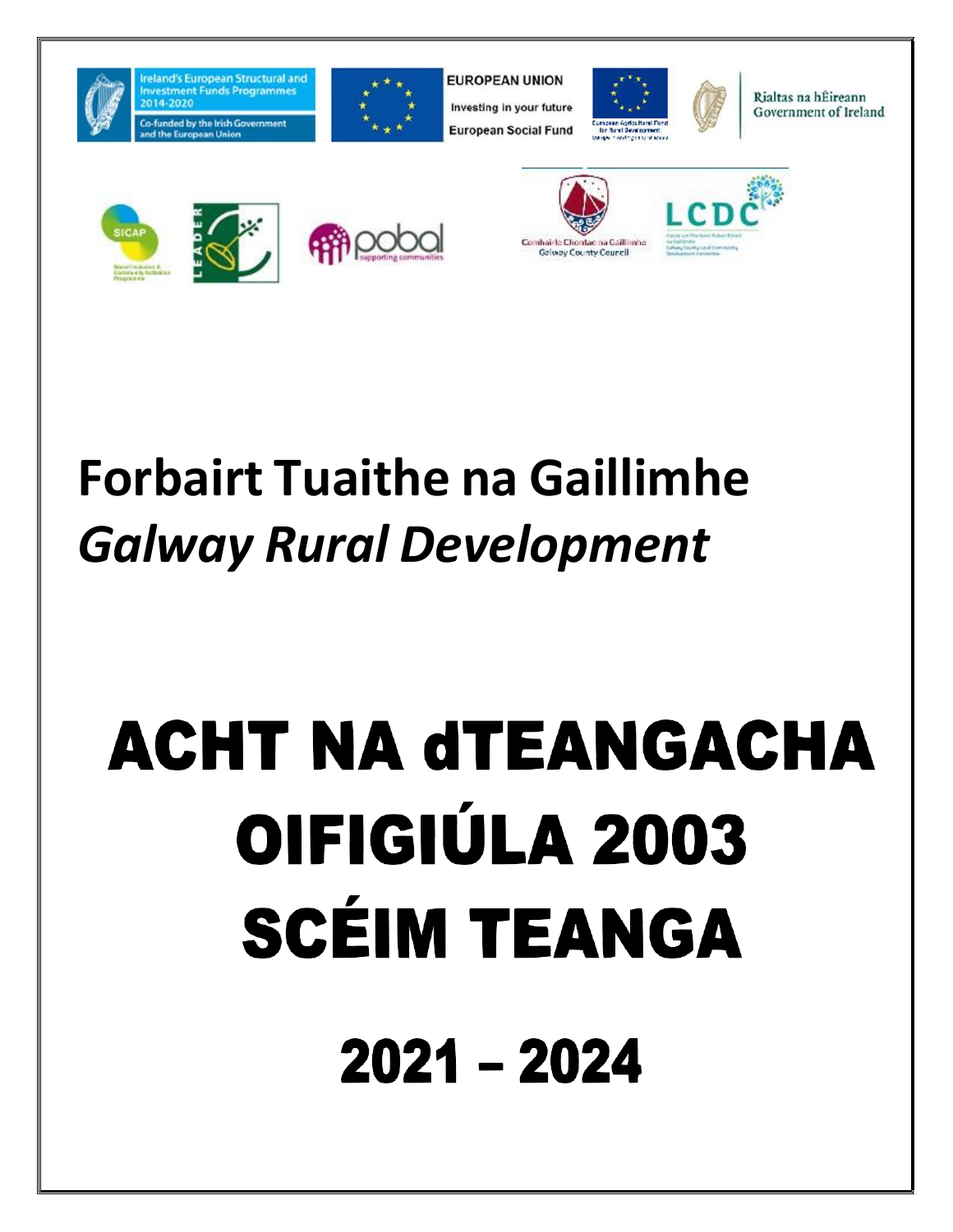# Clár na nÁbhar

| Caibidil 3: Sonraí na Seirbhísí atá ar fáil i mBéarla amháin, i nGaeilge amháin nó go |
|---------------------------------------------------------------------------------------|
|                                                                                       |
|                                                                                       |
| Caibidil 5: Feabhas a chur ar an Soláthar Seirbhísí i nGaeilge sa Ghaeltacht 17       |
|                                                                                       |
|                                                                                       |
|                                                                                       |
|                                                                                       |
|                                                                                       |
|                                                                                       |
|                                                                                       |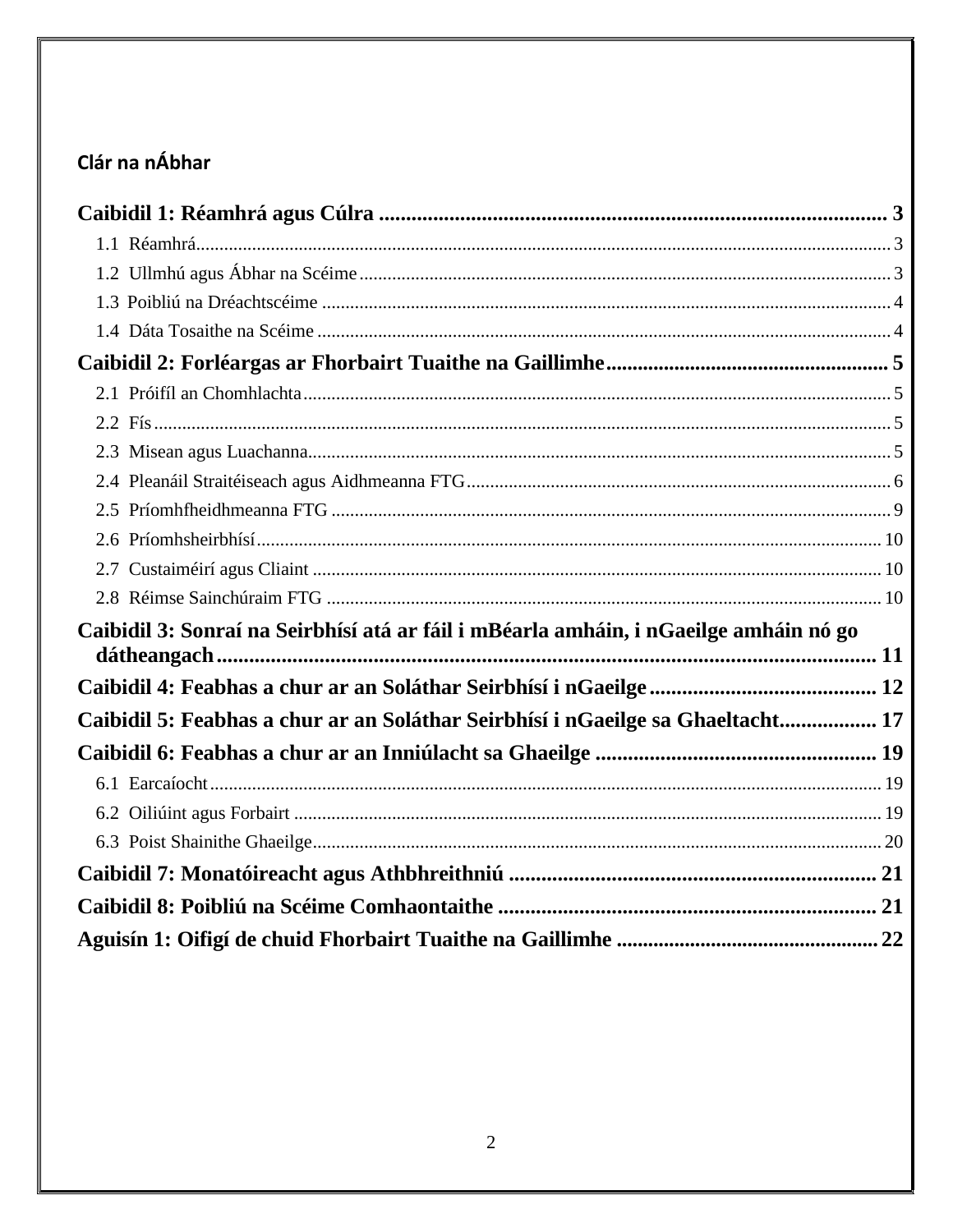# <span id="page-2-0"></span>**Caibidil 1: Réamhrá agus Cúlra**

#### <span id="page-2-1"></span>**1.1 Réamhrá**

Foráiltear in Acht na dTeangacha Oifigiúla, 2003 go n-ullmhóidh comhlachtaí poiblí scéim teanga ina mbeidh mionsonraí faoi na seirbhísí a sholáthróidh siad:

- trí mheán na Gaeilge,
- trí mheán an Bhéarla, agus
- trí mheán na Gaeilge agus an Bhéarla

agus na bearta a ghlacfar lena chinntiú, i gcás aon seirbhís nach bhfuil an comhlacht ag soláthar trí mheán na Gaeilge, go ndéanfar í a sholáthar laistigh d'achar ama comhaontaithe.

De réir alt 14(3) den Acht, bíonn scéimeanna teanga i bhfeidhm ar feadh tréimhse 3 bliana nó go dtí go mbeidh scéim nua daingnithe ag an Aire Turasóireachta, Cultúir, Ealaíon, Gaeltachta, Spóirt agus Meán, cibé acu is déanaí.

#### <span id="page-2-2"></span>**1.2 Ullmhú agus Ábhar na Scéime**

Tugadh aird chuí ar na Treoirlínte a d'eisigh an Roinn Turasóireachta, Cultúir, Ealaíon, Gaeltachta, Spóirt agus Meán agus an scéim seo á hullmhú. Ina theannta sin, tugadh faoi phróiseas cuimsitheach comhairliúcháin leis na páirtithe leasmhara uile.

Tá Forbairt Tuaithe na Gaillimhe faoi threoir ag an bprionsabal gur cheart soláthar seirbhísí Gaeilge a bheith bunaithe ar:

- an leibhéal éilimh ar sheirbhísí ar leith i nGaeilge,
- an tábhacht a bhaineann le cur chuige réamhghníomhach maidir le soláthar seirbhísí dá leithéid, agus
- acmhainní, lena n-áirítear acmhainní daonna agus acmhainní airgeadais, agus a mhéid atá an chuideachta in ann an cumas riachtanach teanga a fhorbairt nó a rochtain.

Comhlánaíonn an scéim seo prionsabail a bhaineann le Seirbhís ar Ardchaighdeán do Chustaiméirí agus ár gCairt Chustaiméirí. Cuireadh le chéile í agus é ina aidhm go gcomhlíonfaí gach oibleagáid ábhartha faoi Acht na dTeangacha Oifigiúla atá ar Fhorbairt Tuaithe na Gaillimhe ar bhonn céimnithe, tríd an scéim seo agus trí scéimeanna amach anseo.

Tuigtear agus aithnítear an t-am agus an iarracht a chuireann gach duine a bhfuil baint acu leis an bpróiseas seo isteach ann.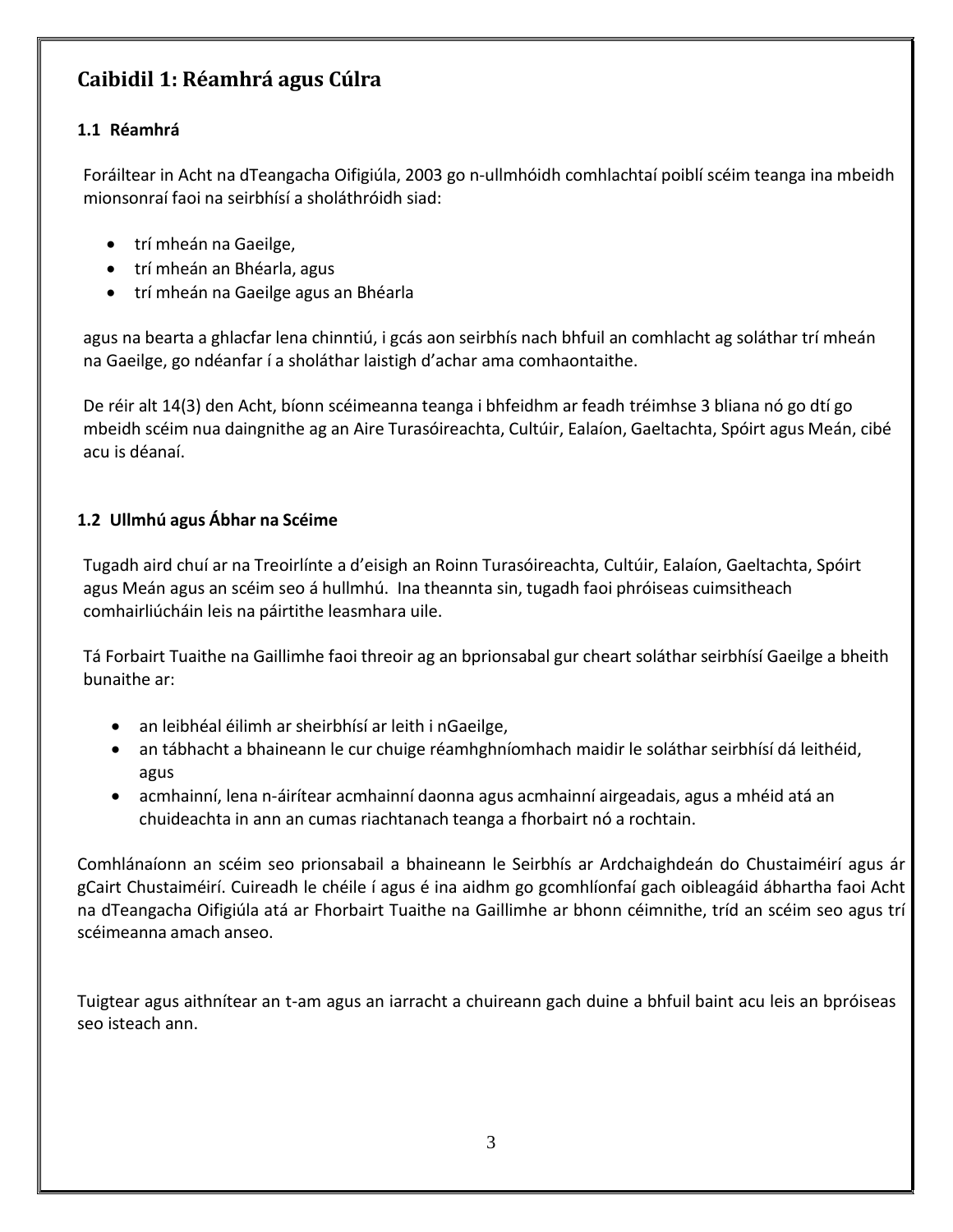#### <span id="page-3-0"></span>**1.3 Poibliú na Dréachtscéime**

Ag teacht le halt 13(1)(a) den Acht, d'fhoilsigh Forbairt Tuaithe na Gaillimhe (FTG) fógra á rá go raibh sé i gceist dréachtscéim a réiteach. Foilsíodh fógraí dátheangacha ag lorg aighneachtaí i nuachtán áitiúil agus ar shuíomh idirlín FTG, agus foilsíodh fógra i nGaeilge ar an suíomh idirlín nuachta Tuairisc.ie. Tugadh an t-eolas céanna d'fhostaithe FTG ar ár gclár fógraí inmheánach. Mar thoradh ar an gcomhairleoireacht sheachtrach fuair FTG dhá aighneacht agus tá na haighneachtaí ar fáil ar shuíomh na heagraíochta www.grd.ie

# 18 NOTICES



#### <span id="page-3-1"></span>**1.4 Dáta Tosaithe na Scéime**

Dhaingnigh an tAire Turasóireachta, Cultúir, Ealaíon, Gaeltachta, Spóirt agus Meán an Scéim seo. Beidh sí i bhfeidhm ar feadh tréimhse 3 bliana ó 01/10/2021 nó go dtí go mbeidh scéim eile daingnithe, cibé acu is déanaí.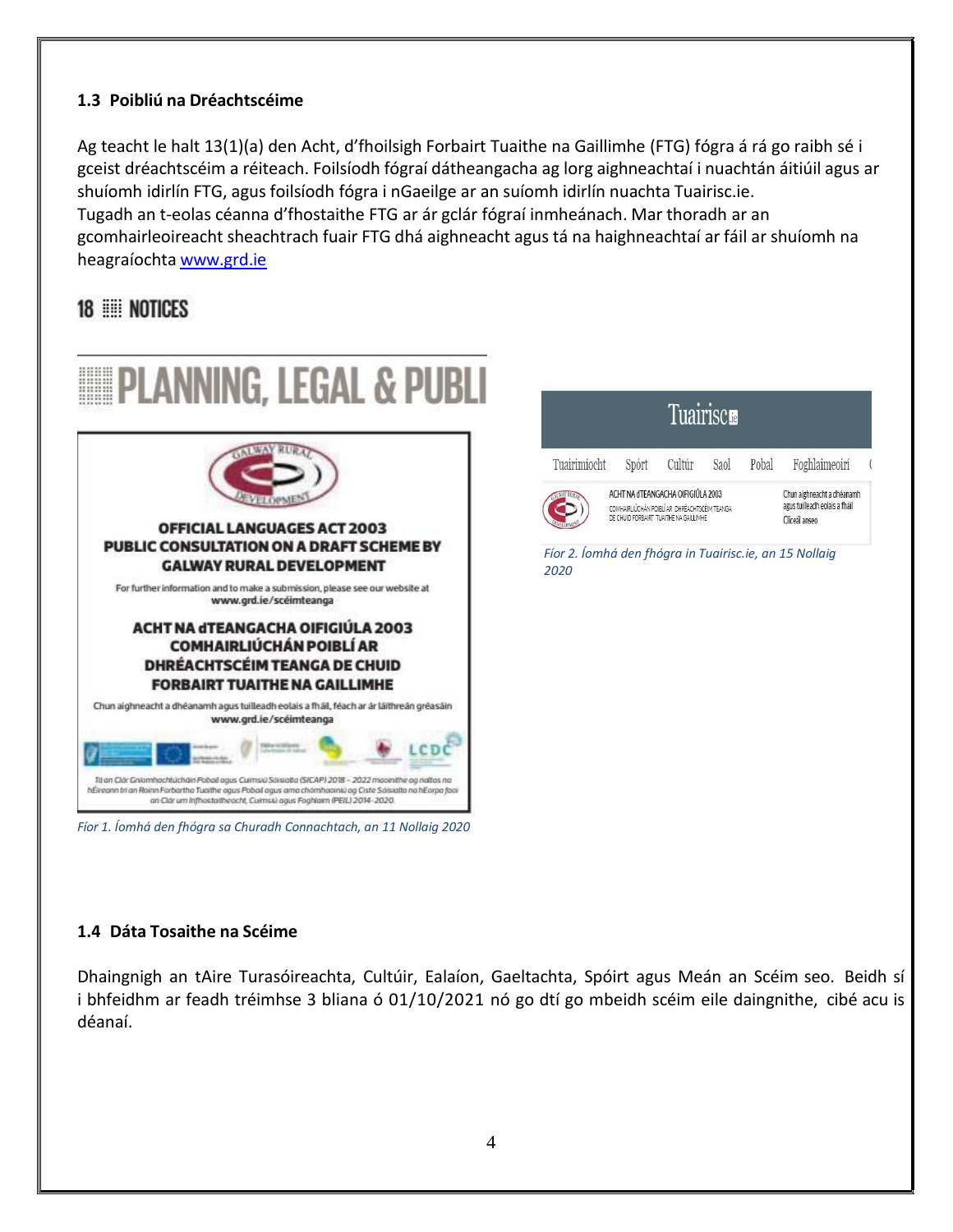#### <span id="page-4-0"></span>**Caibidil 2: Forléargas ar Fhorbairt Tuaithe na Gaillimhe**

#### <span id="page-4-1"></span>**2.1 Próifíl an Chomhlachta**

Tá Forbairt Tuaithe na Gaillimhe CTR (FTG) ar cheann de 50 Comhlacht Forbartha Áitiúil in Éirinn a chuireann i bhfeidhm raon clár de chuid an Aontais Eorpaigh agus cinn náisiúnta. Is cuideachta 'Faoi Theorainn Ráthaíochta' (CTR) é, a bunaíodh i mí Iúil 1994, agus déanann a stiúrthóirí ionadaíocht ar ghníomhaireachtaí reachtúla, comhpháirtithe sóisialta, gnó, feirmeoireacht, pobail agus na hearnálacha deonacha. Is i mBaile Átha an Rí atá an phríomhoifig, agus tá roinnt oifigí eile ar fud an chontae.

Soláthraíonn Forbairt Tuaithe na Gaillimhe CTR raon tacaíochtaí pobail comhtháite tríd an gClár um Chuimsiú Sóisialta agus Gníomhachtú Pobail (SICAP) a riar, chomh maith le LEADER, an Scéim Shóisialta Tuaithe, agus an Clár TÚS. Ina theannta sin, feidhmíonn an chuideachta mar urraitheoir i leith Scéim Fostaíochta Pobail a sholáthraíonn obair chothabhála do phobail áitiúla, mar aon le tacaíocht chléireachais agus riaracháin.

Tá oifig Bhaile Átha an Rí suite laistigh de champas Teagasc; tá oifigí eile i mBéal Átha na Sluaighe, Port Omna, Ros Muc agus Tuaim. Reáchtáiltear clinicí for-rochtana in áiteanna eile faoin tuath, a ndéantar freastal orthu ó na hoifigí sin. Tá an chuideachta meáite go háirithe ar bheith ag obair leo siúd is mó a bhfuil cúnamh de dhíth orthu agus fíor-dheiseanna a sholáthar do dhaoine chun feabhas nach beag a bhaint amach dóibh féin agus dá bpobail, ar fud na tuaithe i gCo. na Gaillimhe.

#### <span id="page-4-2"></span>**2.2 Fís**

Forbairt bailte agus sráidbhailte inbhuanaithe faoi bhláth a chothú agus meas á léiriú ar chultúr, oidhreacht, timpeallacht agus áilleacht nádúrtha ar leith Chontae na Gaillimhe.

#### <span id="page-4-3"></span>**2.3 Misean agus Luachanna**

**Misean: Is é misean FTG é tacú le cláir forbartha tuaithe agus pobail ionchuimsitheacha a fheabhsaíonn** saol daoine, a dhéanann pobail a athbheochan, a thacaíonn le forbairt fiontar agus a léiríonn meas ar an **oidhreacht nádúrtha agus an oidhreacht thógtha ar fud Chontae na Gaillimhe, agus na cláir sin a chur chun feidhme.**

#### **Luachanna:**

#### **Éagsúlacht**

Cuireann Forbairt Tuaithe na Gaillimhe **(FTG)** an éagsúlacht agus an comhionannas chun cinn ar fud na heagraíochta agus sna cláir a chuireann sí i bhfeidhm.

#### **Comhdheiseanna**

Gníomhaíonn FTG lena chinntiú gurb iad na deiseanna soch-chultúrtha agus eacnamaíocha céanna atá ag daoine agus pobail ar fud na gceantar tuaithe i gContae na Gaillimhe.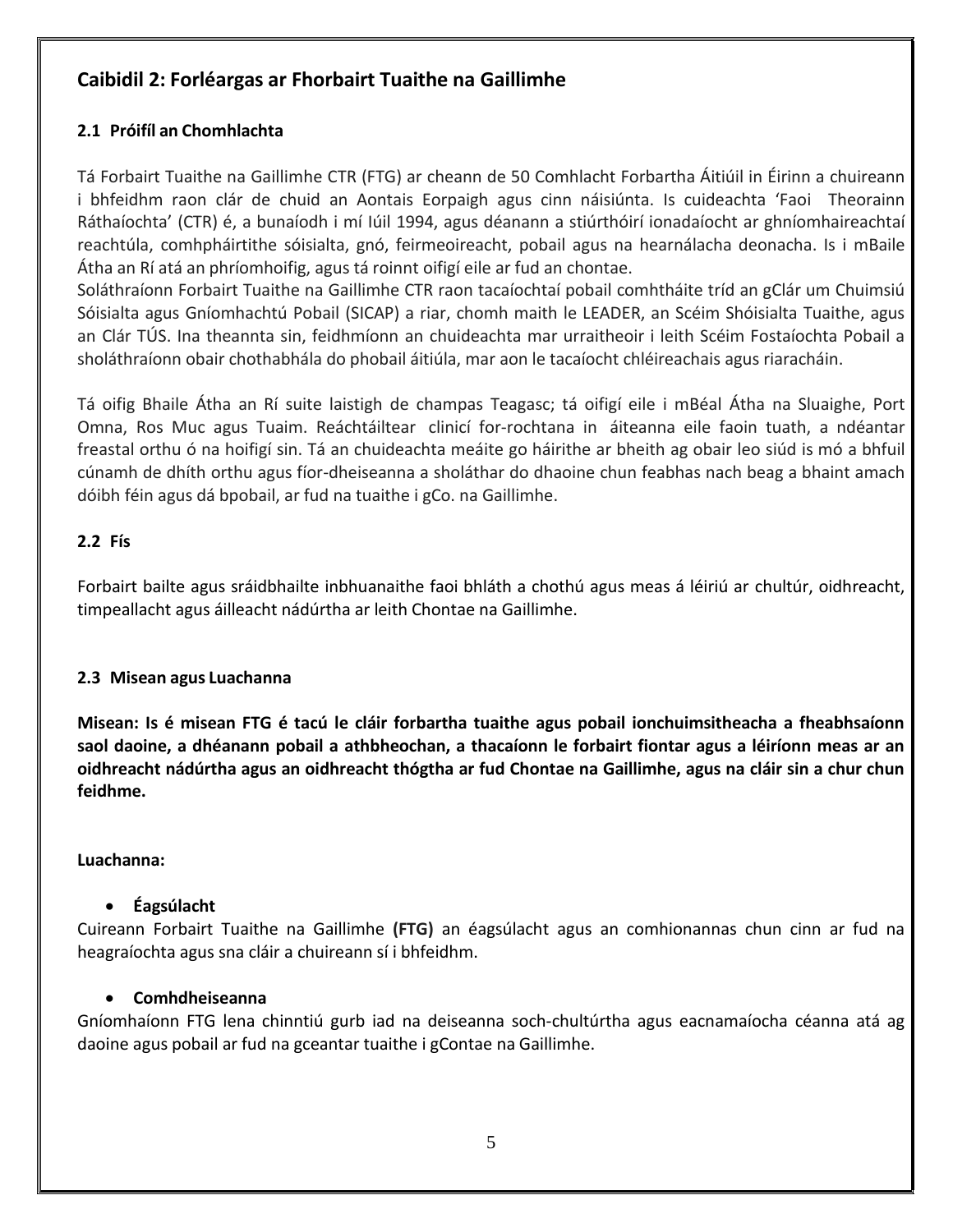#### **Dírithe ar dhaoine**

Urramaíonn FTG cearta daoine aonair chun éisteacht a bheith acu agus tacaíocht a bheith ar fáil dóibh agus a chuid clár á soláthar, agus laistigh den eagraíocht féin.

#### **Gairmiúlacht**

Tá FTG tiomanta do chaighdeáin den scoth a choinneáil ar bun maidir le cúram cliant agus seirbhís do chustaiméirí, agus seirbhísí a sholáthar go díograiseach gairmiúil.

#### **•** Sofhreagracht

Tá FTG tiomanta do riachtanais a pháirtithe leasmhara uile a aithint agus freagairt dóibh ar bhonn leanúnach.

#### **Ionracas**

Bíonn FTG ionraic, oscailte ina chuid idirghníomhaíochtaí le páirtithe leasmhara. Gné lárnach dár gcuid luachanna is ea an tiomantas do bheith macánta, seasamh.

#### **Trédhearcacht**

Tuairiscíonn FTG go hoscailte trédhearcach do pháirtithe leasmhara ar a ghníomhaíochtaí agus ar an dul chun cinn a dhéanann sé. Ar an gcaoi chéanna, tá an chuideachta tiomanta do thrédhearcacht agus é ag plé lena lucht maoinithe.

#### **Foghlaim Leanúnach**

Agus é tiomanta don fhoghlaim leanúnach, tugann FTG deiseanna foráis phearsanta agus ghairmiúil dá bhaill fhoirne agus do na páirtithe leasmhara a dtacaíonn sé leo.

#### **Iontaoibh agus Meas**

Cuireann FTG tairbhithe agus baill foirne i gcroílár na heagraíochta agus tá sé tiomanta do thimpeallacht oibre mheasúil a chothú do na páirtithe leasmhara go léir.

#### **ForbairtInbhuanaithe**

Agus é dírithe ar shláinte agus ar an gcomhshaol, tá FTG tiomanta do spriocanna inbhuanaithe a bhaint amach – a chlúdaíonn gach rud ón mbochtaineacht agus an athrú aeráide go bonneagar agus tionsclaíocht.

#### <span id="page-5-0"></span>**2.4 Pleanáil Straitéiseach agus Aidhmeanna FTG**

Déanann FTG a dhícheall a bheith seasta ag gníomhú ar mhaithe le leas a pháirtithe leasmhara chun cur leis an gcumas atá aige gníomhú mar phríomhghníomhaireacht tacaíochta do dhaoine aonair, do ghrúpaí pobail agus do ghnólachtaí sa chontae. Is iad na cúig aidhm straitéiseacha uileghabhálacha maidir le straitéis a chur chun feidhme i rith na mblianta 2020 – 2025:

**Aidhm Straitéiseach 1: Folláine an Duine Aonair Aidhm Straitéiseach 2: Forbairt Pobail Aidhm Straitéiseach 3: Fás Fiontair Aidhm Straitéiseach 4: Forbairt Acmhainní Aidhm Straitéiseach 5: Infheictheacht Níos Fearr**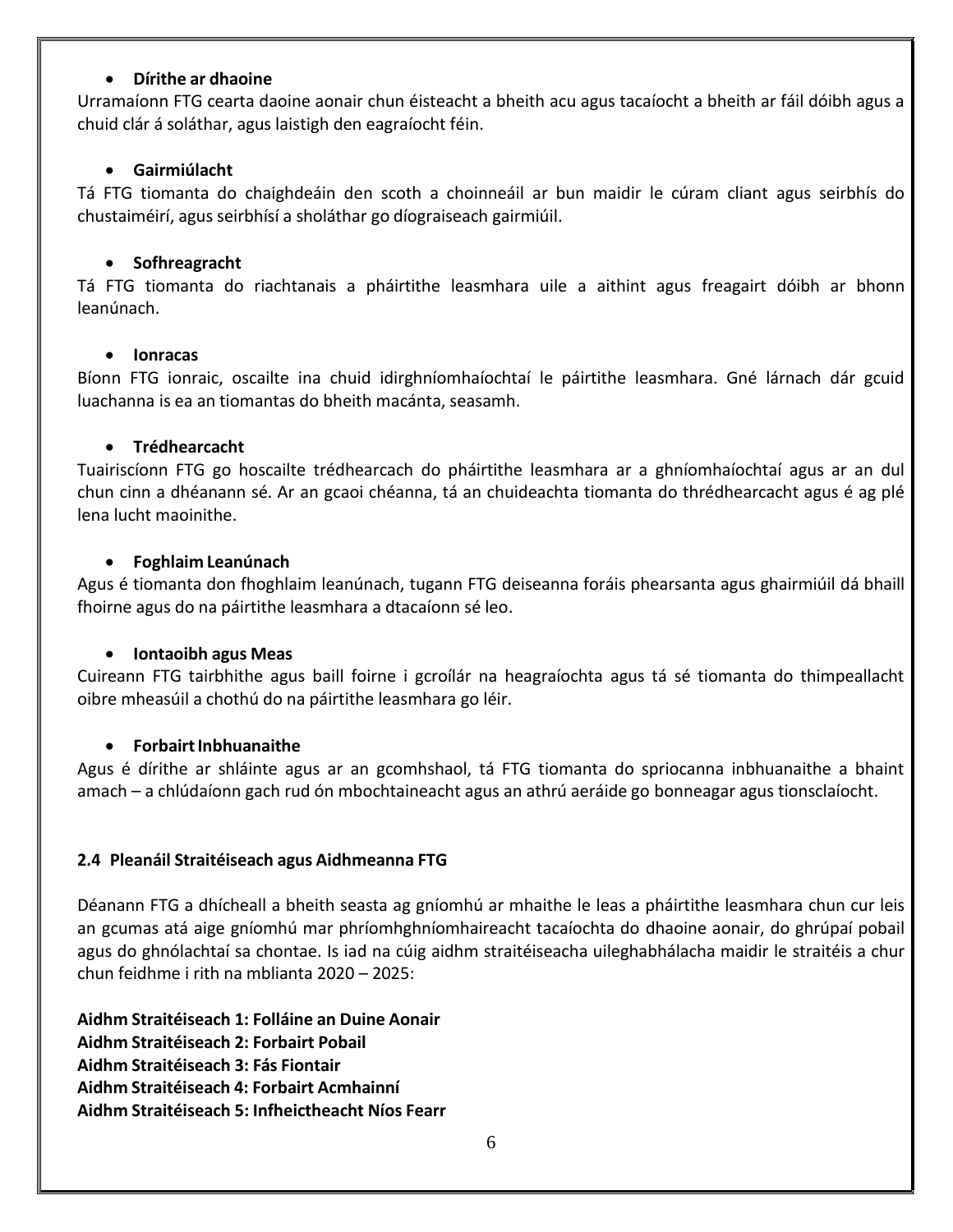Déanfaidh an chuideachta gach ceann de na haidhmeanna straitéiseacha sin a shaothrú de réir a físe, a misin agus a luachanna.

#### **2.4.1 Aidhm Straitéiseach 1: Folláine an Duine Aonair**

**Deiseanna a sholáthar do dhaoine i dtaobh páirt a ghlacadh i gcláir thacaíochta agus gníomhaíochtaí** éagsúla ar fud Chontae na Gaillimhe. Nuair a tharla an ghéarchéim COVID-19 le déanaí, leagadh béim ar an **tábhacht a bhaineann le folláine an duine aonair.**

An Toradh a bheidh ar Aidhm Straitéiseach 1

Níos mó daoine ar fud Chontae na Gaillimhe a bheith ag glacadh páirt i gcláir agus i ngníomhaíochtaí a chuirfidh lena bhfolláine agus leis an mbraistint atá acu go bhfuil cumhacht acu, mar aon leis an bhfeasacht atá acu ina leith sin.

Na Cuspóirí a ghabhann le hAidhm Straitéiseach 1

Cur leis na deiseanna do dhaoine aonair páirt a ghlacadh i ngníomhaíochtaí sóisialta, foghlama, réamhfhostaíochta agus fostaíochta.

#### **2.4.2 Aidhm Straitéiseach 2: Forbairt Pobail**

Tacú leis na pobail, i gcomhar le páirtithe leasmhara eile, ar fud Chontae na Gaillimhe ar bhealach a **chumasaíonn saolsocheacnamaíoch inbhuanaithe feasta.**

An Toradh a bheidh ar Aidhm Straitéiseach 2 Laghdú ar leibhéil na díothachta agus an aonraithe tuaithe.

Na Cuspóirí a ghabhann le hAidhm Straitéiseach 2 Cur le beocht na mbailte agus na bpobal.

#### **2.4.3 Aidhm Straitéiseach 3: Fás Fiontair**

#### **Comhionannas deiseanna a sholáthar i dtaobh fiontair a bhunú agus a fhorbairt lena n-áirítear fiontair shóisialta ar fud Chontae na Gaillimhe.**

An Toradh a bheidh ar Aidhm Straitéiseach 3 Cur leis an ngníomhaíocht eacnamaíoch agus na deiseanna fostaíochta ar fud an chontae, rud a chuideoidh le pobail áitiúla a chothú.

Na Cuspóirí a ghabhann le hAidhm Straitéiseach 3 Tacú le fiontair lena n-áirítear fiontair shóisialta i gContae na Gaillimhe.

#### **2.4.4 Aidhm Straitéiseach 4: Forbairt Acmhainní**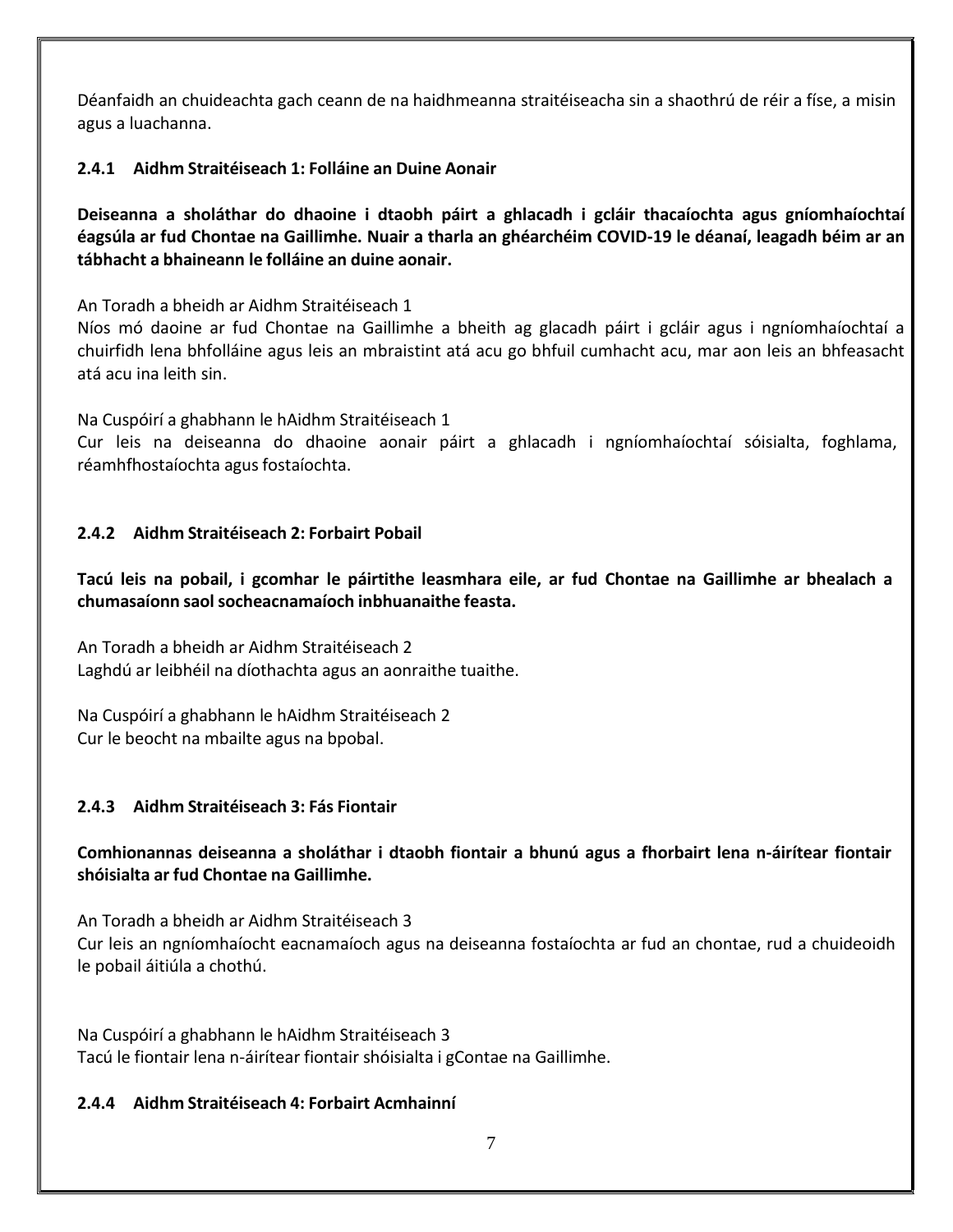**Cur leis an gcumas atá ag Forbairt Tuaithe na Gaillimhe i dtaobh bainistíocht riarachán, bainistíocht feidhmiúcháin agus rialachas éifeachtach a sholáthar don chuideachta mar fhreagairt ar éilimh amach anseo.**

An Toradh a bheidh ar Aidhm Straitéiseach 4

Leanúint ar aghaidh ag soláthar tacaíochtaí freagracha éifeachtacha do dhaoine aonair, do ghrúpaí pobail agus d'fhiontair ar fud cheantair thuaithe Chontae na Gaillimhe.

Na Cuspóirí a ghabhann le hAidhm Straitéiseach 4 Eagraíocht Foghlama a Fhorbairt.

#### **2.4.5 Aidhm Straitéiseach 5: Infheictheacht Níos Fearr**

**Misean Fhorbairt Tuaithe na Gaillimhe a chur chun cinn agus comhpháirtíochtaí agus caidreamh oibre a chothú le gníomhaireachtaí tacaíochta agusle páirtithe leasmhara pobail ar fud an chontae.**

An Toradh a bheidh ar Aidhm Straitéiseach 5

Leibhéil rannpháirtíochta méadaithe i measc daoine aonair, grúpaí pobail agus fiontar trí chur i bhfeidhm comhordaithe a dhéanamh ar chláir agus tacaíochtaí ar fud Chontae na Gaillimhe.

Na Cuspóirí a ghabhann le hAidhm Straitéiseach 5

Cur le leibhéil rannpháirtíochta grúpaí, agus páirtithe leasmhara eile, i dtionscnaimh dhigiteacha de chuid FTG, amhail Gaillimh.ie.

#### **2.4.6 An Plean Straitéiseach a Chur i bhFeidhm**

Is iad an Príomhoifigeach Feidhmiúcháin agus an fhoireann bainistíochta a dhéanfaidh bainistíocht ar chur chun feidhme an Phlean Straitéisigh. Beidh an fhoireann ag obair i ndlúthpháirt le comhpháirtithe agus le páirtithe leasmhara, ar bhonn idirghníomhaireachta, lena chinntiú go mbainfear amach na torthaí straitéiseacha is fearr is féidir.

Forbróidh an fhoireann bainistíochta Pleananna Oibriúcháin Bliantúla, a bheidh bunaithe ar na cuspóirí agus na bearta tosaíochta a leagtar amach sa Phlean Straitéiseach sin. Formheasfaidh an Bord Stiúrthóirí na Pleananna Oibriúcháin. Tomhaisfear an dul chun cinn maidir le haidhmeanna agus cuspóirí straitéiseacha a chur chun feidhme le linn na tréimhse 2020 – 2025 trí úsáid a bhaint as príomhtháscairí feidhmíochta. Leagfar síos spriocanna sonracha bliantúla i leith gach príomhtháscaire feidhmíochta mar fhreagairt ar riachtanais agus tosaíochtaí na cuideachta agus an phobail.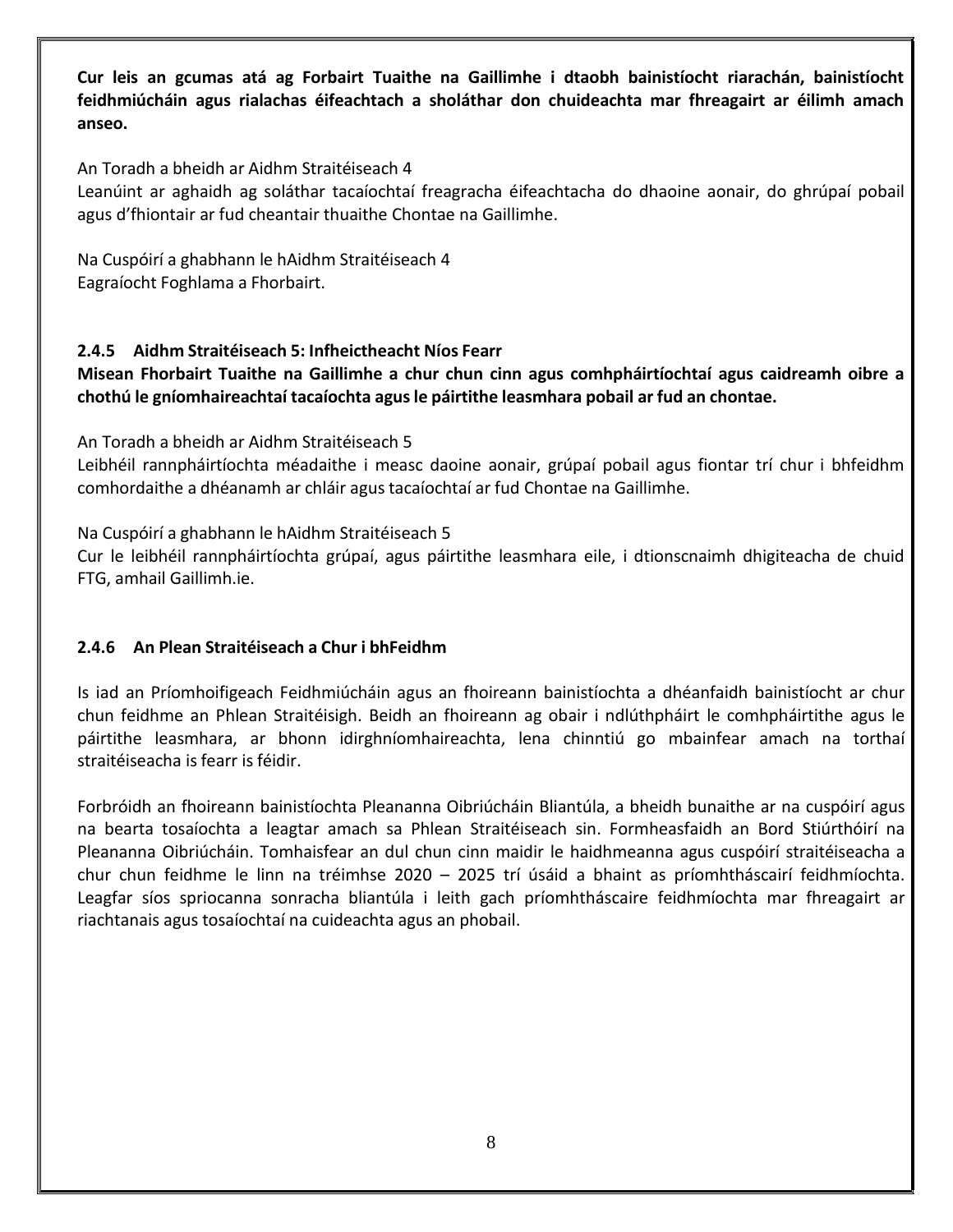#### <span id="page-8-0"></span>**2.5 Príomhfheidhmeanna FTG**

Is é FTG a dhéanann na seirbhísí agus na cláir seo a leanas a riar:

#### **SICAP**

Tá an Clár um Chuimsiú Sóisialta agus Gníomhachtú Pobail (SICAP) dírithe ar mhíbhuntáiste agus bochtaineacht in Éirinn a laghdú. Is ón gclár sin a eascraíonn bunchlocha na Forbartha Áitiúla agus na Forbartha Pobail. Tá sé ceaptha chun cabhrú le daoine a bhfuil bochtaineacht agus eisiamh sóisialta ag goilleadh orthu na scileanna, an mhuinín agus na teagmhálaithe is gá a fhorbairt chun a saol féin a athrú agus a bpobail féin a athrú. Faoin gclár, tugtar tús áite do dhaoine agus do ghrúpaí imeallaithe laistigh de na pobail is mó atá faoi mhíbhuntáiste, rud a fhágann go ndírítear orthu sin a bhfuil an rochtain is measa acu ar oideachas, oiliúint agus fostaíocht, agus orthu siúd is mó atá i mbaol eisiamh sóisialta. Tá dhá phríomhsprioc ann i leith an chláir SICAP:

- 1. **Sprioc 1 – Tacú le Pobail** trí fhorbairt pobail agus trí thacaíocht d'fhiontair shóisialta
- 2. **Sprioc 2 – Tacú le Daoine Aonair** trí oiliúint agus tacaíocht a chur ar fáil.

#### **LEADER**

Faoin gclár LEADER, tugtar cúnamh deontais do phobail agus do ghnólachtaí i mbailte agus sráidbhailte tuaithe. Tá trí théama ann: 1) Forbairt Eacnamaíochta Tuaithe, 2) Cuimsiú Sóisialta trí Acmhainn Phobail a Thógáil agus 3) Timpeallacht na Tuaithe.

#### **An Scéim Shóisialta Tuaithe**

Tá an Scéim Shóisialta Tuaithe dírithe ar fheirmeoirí agus iascairí ar ioncam íseal. Is é aidhm na Scéime go rachaidh na tionscadail a dhéantar chun tairbhe an phobail áitiúil agus go mbeidh an deis ag rannpháirtithe scileanna atá acu cheana a fheabhsú nó scileanna nua a fhorbairt.

#### **An Clár TÚS**

Is tionscnamh gníomhachtaithe é Tús dóibh siúd atá dífhostaithe agus tá sé mar aidhm leis deiseanna oibre gearrthéarmacha ardchaighdeáin a sholáthar do dhaoine atá dífhostaithe agus obair fhiúntach a dhéanamh sa phobal an tráth céanna

#### **An Scéim Fostaíochta Pobail**

Tá FTG ina urraitheoir ar **Scéim Fostaíochta Pobail** a sholáthraíonn obair chothabhála do phobail áitiúla, mar aon le tacaíocht chléireachais agus riaracháin.

Faoin tionscadal fostaíochta pobail, cuirtear clár oibre fiúntach agus plean oiliúna ar fáil do gach rannpháirtí. Is é is aidhm leis an bhfostaíocht pobail ná cur le hinfhostaitheacht agus soghluaisteacht daoine faoi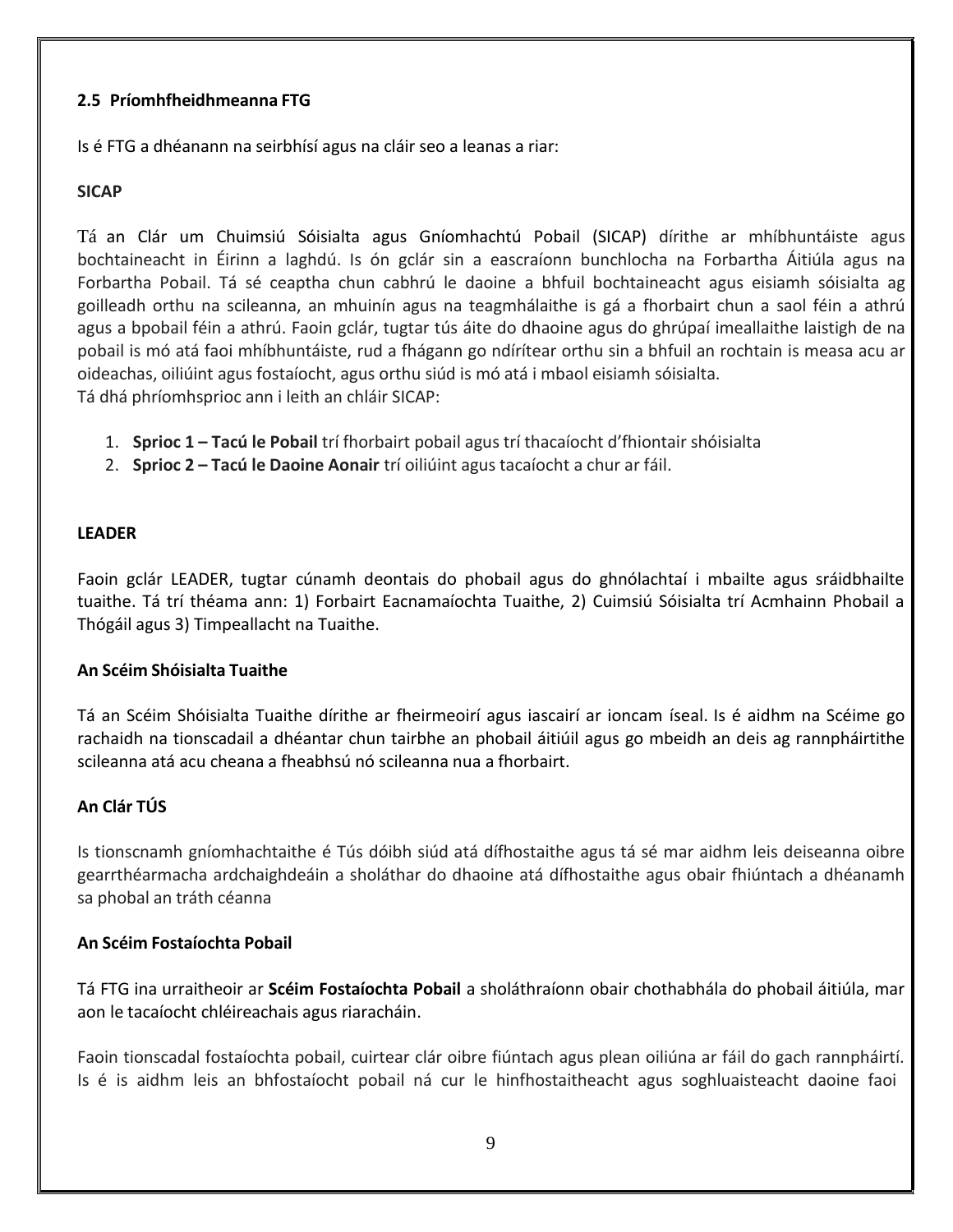mhíbhuntáiste agus daoine dífhostaithe trí thaithí oibre agus deiseanna oiliúna a sholáthar dóibh laistigh dá bpobail féin.

#### <span id="page-9-0"></span>**2.6 Príomhsheirbhísí**

- Téann FTG i gcomhairle le grúpaí pobail ina gceantair féin agus tairgeann sé tacaíocht do ghrúpaí chun a gcuid scileanna a fhorbairt trí chomhairle, meantóireacht, oiliúint agus deontais bheaga.
- Tacaíonn FTG le forbairt fiontar sóisialta nua agus cinn atá ar bun cheana.
- Bíonn FTG ag obair le scoileanna chun cláir thacaíochta a fhorbairt do pháistí lasmuigh de phríomhchuraclam na scoile.
- Tacaíonn FTG le daoine aonair trí oiliúint agus tacaíocht a chur ar fáil.
- Bíonn FTG ag obair le daoine a bhfuil cónaí orthu i gceantair iargúlta, astu féin agus ina bpobail.
- Bíonn FTG ag obair chun deiseanna oiliúna, socrúcháin oibre, babhtaí printíseachta agus poist a aithint.
- Soláthraíonn FTG deontais nach beag do phobail agus do ghnólachtaí tríd mhaoiniú LEADER.
- Tugann FTG an deis do rannpháirtithe sna scéimeanna chun scileanna atá ann cheana a fheabhsú nó scileanna nua a fhorbairt

#### <span id="page-9-1"></span>**2.7 Custaiméirí agus Cliaint**

- Grúpaí pobail áitiúla
- Daoine aonair

#### <span id="page-9-2"></span>**2.8 Réimse Sainchúraim FTG**

Soláthraíonn FTG a sheirbhísí do dhaoine a bhfuil cónaí orthu i gContae na Gaillimhe, gan limistéar Chathair na Gaillimhe féin san áireamh. I gContae na Gaillimhe, ina iomláine, is airde an céatadán (48.9%) díobh siúd a thuairiscíonn (i ndaonáireamh 2016) go bhfuil Gaeilge acu ná an céatadán ar fud na tíre, sin 39.8%. Tá céatadán os cionn an mheáin ag Contae na Gaillimhe freisin – 6.7% – ó thaobh cainteoirí gníomhacha (laethúla) Gaeilge. Is é 1.55% an céatadán náisiúnta. Tuairiscíodh i ndaonáireamh 2016 gur 11,530 duine a labhraíonn Gaeilge ar bhonn laethúil i gContae na Gaillimhe, agus is i gceantair thuaithe sa chontae a bhfuil stádas oifigiúil mar Ghaeltacht acu atá cónaí ar fhormhór mór na ndaoine sin. Aithníonn FTG an fhreagracht atá air seirbhísí a sholáthar don mhionlach teanga sin sa teanga is rogha leo.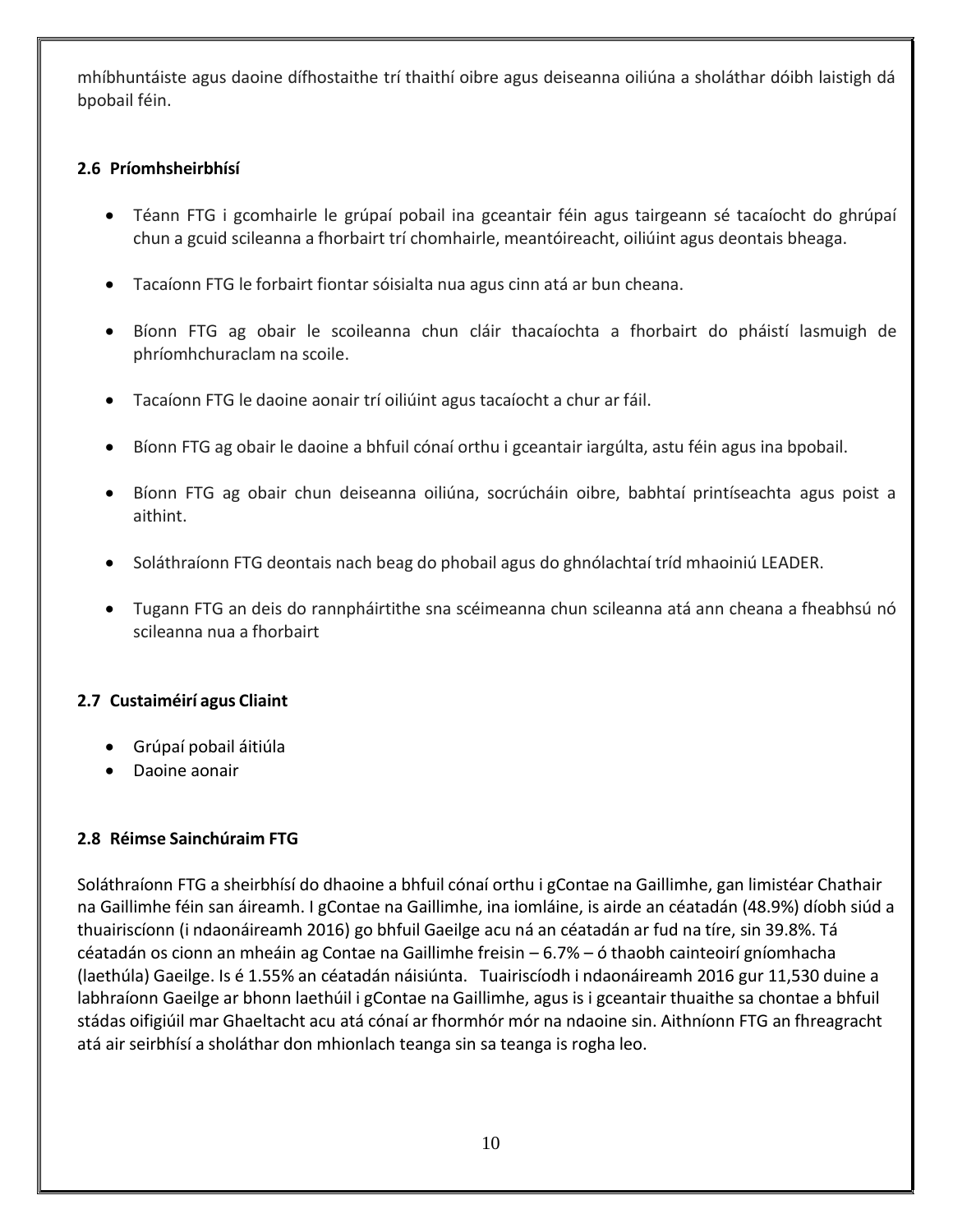# <span id="page-10-0"></span>**Caibidil 3: Sonraí na Seirbhísí atá ar fáil i mBéarla amháin, i nGaeilge amháin nó go dátheangach**

Ní mór sonraí a thabhairt faoi cén teanga ina gcuirtear bhur gcuid seirbhísí ar fáil, agus seirbhísí sa Ghaeltacht san áireamh.

#### **Seirbhísí atá ar fáil (Cuir tic sa bhosca cuí)**

| Ainm na Seirbhíse                  | Seirbhísí i<br>mBéarla<br>amháin | Seirbhísí i<br>nGaeilge amháin | Go dátheangach |
|------------------------------------|----------------------------------|--------------------------------|----------------|
| An Clár um Chuimsiú Sóisialta agus |                                  |                                |                |
| Gníomhachtú Pobail (SICAP)         |                                  |                                |                |
| <b>LEADER</b>                      |                                  |                                |                |
| An Scéim Shóisialta Thuaithe       | $\checkmark$                     |                                |                |
| TÚS                                | ✓                                |                                |                |
| An Scéim Fostaíochta Pobail        |                                  |                                |                |

#### **Seirbhísí atá ar fáil sa Ghaeltacht**

| Ainm na Seirbhíse                                                | Seirbhísí i<br>mBéarla<br>amháin | Seirbhísí i<br>nGaeilge amháin | Go dátheangach |
|------------------------------------------------------------------|----------------------------------|--------------------------------|----------------|
| An Clár um Chuimsiú Sóisialta agus<br>Gníomhachtú Pobail (SICAP) |                                  |                                |                |
| LEADER                                                           |                                  |                                |                |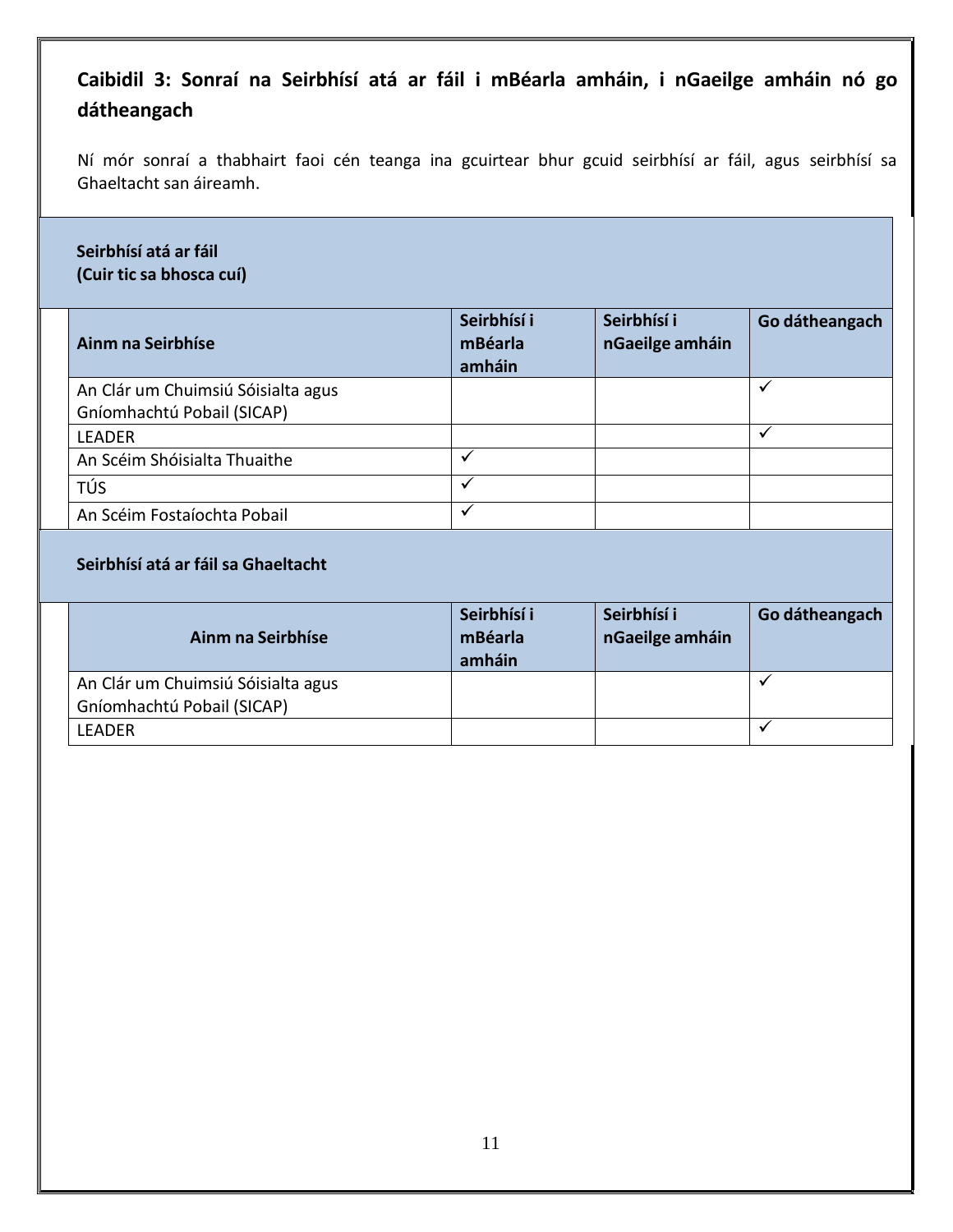# <span id="page-11-0"></span>**Caibidil 4: Feabhas a chur ar an Soláthar Seirbhísí i nGaeilge**

Is ceanglais éigeantacha faoi Acht na dTeangacha Oifigiúla, 2003 iad na forálacha i gcló liath atá le feiceáil **sa tábla thíos.**

| Modh Cumarsáide leis an b Pobal      |                                     | <b>Gealltanas</b>                                                                                                                                                                                                                                                                                                                                                                                                                                                                                                                                                                                                                                                                                                                                                                                                                                                                                       |            |  |
|--------------------------------------|-------------------------------------|---------------------------------------------------------------------------------------------------------------------------------------------------------------------------------------------------------------------------------------------------------------------------------------------------------------------------------------------------------------------------------------------------------------------------------------------------------------------------------------------------------------------------------------------------------------------------------------------------------------------------------------------------------------------------------------------------------------------------------------------------------------------------------------------------------------------------------------------------------------------------------------------------------|------------|--|
| Fógraí<br>Réamhthaifeadta<br>ó Bhéal |                                     | Beidh na fógraí réamhthaifeadta seo a<br>leanas i nGaeilge nó go dátheangach:<br>(a) Cuirfear fógraí taifeadta ó bhéal ar<br>fáil i nGaeilge nó go dátheangach ar an<br>teileafón nuair a bhíonn ár n-oifigí<br>dúnta;<br>(b) Fógraí taifeadta ó bhéal a chraoltar<br>ar chóras fógartha poiblí, is i nGaeilge<br>nó go dátheangach a chuirfear ar fáil<br>iad;<br>(c) Fógraí ó bhéal a chruthaítear agus a<br>chraoltar trí chóras<br>ríomhtheachtaireachta nó trí chóras<br>ríomhfhreagartha teileafóin, is i<br>nGaeilge nó go dátheangach a chuirfear<br>ar fáil iad.<br>Tabhair faoi deara gur fógraí 'taifeadta'<br>seachas fógraí 'beo' a bhaineann le<br>hábhar anseo.<br>Sa chás ina bhfuil Ordú Logainmneacha i<br>bhfeidhm, úsáidfear an leagan Gaeilge<br>den logainm atá sonraithe san Ordú sin i<br>bhfógraí taifeadta ó bhéal a dhéanann<br>comhlacht poiblí nó a dhéantar ar a<br>shon. | Éigeantach |  |
| Cumarsáid i<br><b>Scríbhinn</b>      | Litreacha agus Post<br>Leictreonach | Tabharfar freagra ar gach teachtaireacht<br>i scríbhinn sa teanga oifigiúil ina<br>bhfuarthas í.                                                                                                                                                                                                                                                                                                                                                                                                                                                                                                                                                                                                                                                                                                                                                                                                        | Éigeantach |  |
|                                      | <b>Stáiseanóireacht</b>             | Na ceannteidil ar stáiseanóireacht<br>áirithe ar a n-áirítear páipéar nótaí,<br>duillíní dea-mhéine, leatháin chlúdaigh<br>facs, clúdaigh comhad agus fillteáin eile,<br>lipéid agus clúdaigh litreach, is i<br>nGaeilge nó go dátheangach a chuirfear                                                                                                                                                                                                                                                                                                                                                                                                                                                                                                                                                                                                                                                  | Éigeantach |  |
| 12                                   |                                     |                                                                                                                                                                                                                                                                                                                                                                                                                                                                                                                                                                                                                                                                                                                                                                                                                                                                                                         |            |  |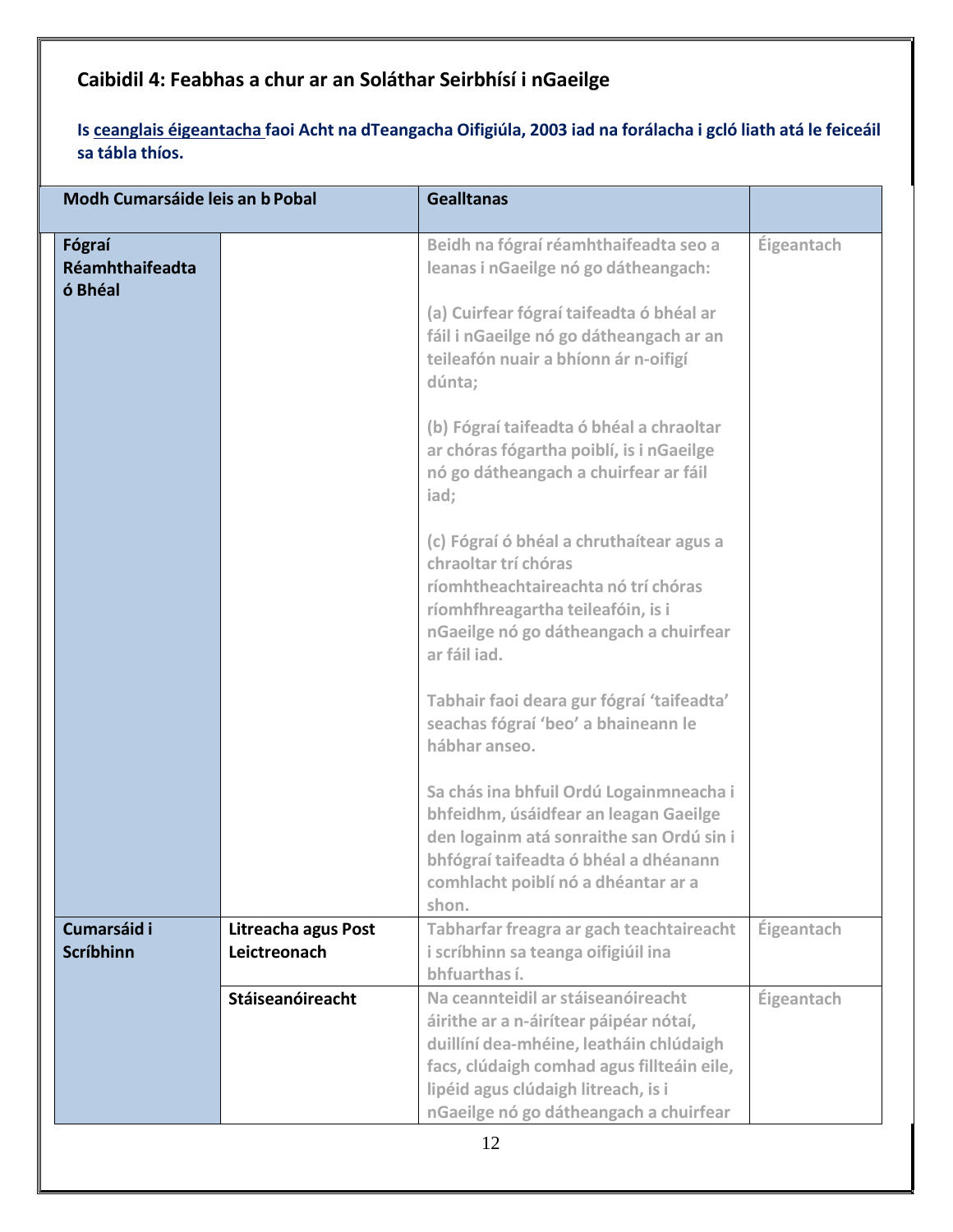|                      |                        | ar fáil iad.                              |                   |
|----------------------|------------------------|-------------------------------------------|-------------------|
| <b>Comharthaí</b>    | Comharthaí             | Ní mór an chomharthaíocht uile a          | Éigeantach        |
|                      |                        | chuireann FTG in airde nó a chuirtear in  |                   |
|                      |                        | airde thar a cheann a bheith i nGaeilge   |                   |
|                      |                        | nó dátheangach, faoi réir na rialachán    |                   |
|                      |                        | (I.R. Uimh 391/2008).                     |                   |
| <b>Foilseacháin</b>  | Foilseacháin           | Cáipéisí ina leagtar amach tograí polasaí | <b>Éigeantach</b> |
|                      |                        | poiblí, cuntais iniúchta nó ráitis        |                   |
|                      |                        | airgeadais, tuarascálacha bliantúla agus  |                   |
|                      |                        | ráitis straitéise, foilseofar i nGaeilge  |                   |
|                      |                        | agus i mBéarla iad ag an am céanna.       |                   |
|                      | Ciorcláin / Cora Poist | I gcás ina ndéanfaidh comhlacht poiblí    | Éigeantach        |
|                      |                        | cumarsáid i scríbhinn nó leis an bpost    |                   |
|                      |                        | leictreonach leis an bpobal i gcoitinne   |                   |
|                      |                        | nó le haicme den phobal i gcoitinne       |                   |
|                      |                        | chun faisnéis a thabhairt don phobal nó   |                   |
|                      |                        | don aicme, cinnteoidh an comhlacht gur    |                   |
|                      |                        | i nGaeilge, nó i mBéarla agus i nGaeilge, |                   |
|                      |                        | a bheidh an chumarsáid                    |                   |
| <b>An Ghaeltacht</b> | Logainmneacha          | Bainfear úsáid as Logainmneacha           | Éigeantach        |
|                      | Gaeltachta             | Oifigiúla na gceantar Gaeltachta de réir  |                   |
|                      |                        | na reachtaíochta.                         |                   |

Ina theannta sin, tabharfaidh Forbairt Tuaithe na Gaillimhe faoin liosta beart seo a leanas i leith gach seirbhíse.

| <b>Modh Cumarsáide leis an bPobal</b> | <b>Gealltanas</b>                                                                                                                                                                                                                                                                  | Amlíne:<br>Laistigh de Bhl.<br>1/BI. 2/BI. 3 |
|---------------------------------------|------------------------------------------------------------------------------------------------------------------------------------------------------------------------------------------------------------------------------------------------------------------------------------|----------------------------------------------|
| Ginearálta                            | Soiléireofar do chustaiméirí FTG agus<br>pháirtithe leasmhara eile go<br>do<br>bhfáiltíonn FTG roimh chomhfhreagras<br>nGaeilge agus gur i nGaeilge a<br>fhreagrófar aon chomhfhreagras a<br>fhaightear i nGaeilge.                                                                | <b>BI.1</b>                                  |
| Fáiltiú                               | Ní chuirfear aon mhoill ar sheirbhís a<br>thabhairt de bharr gur seirbhís trí<br>Ghaeilge a iarradh. Tá socraithe déanta<br>chun daoine den phobal a chur i<br>dteagmháil leis an oifigeach nó na<br>hoifigigh ábhartha a chuireann an<br>tseirbhís a iarradh ar fáil trí Ghaeilge | BI.1                                         |
| <b>Seirbhís Duine le</b>              | Cuirfear liosta ar fáil d'oifigigh atá in                                                                                                                                                                                                                                          | <b>BI.1</b>                                  |
| Duine/thar an<br>gCuntar              | ann seirbhís trí Ghaeilge a sholáthar.<br>Cuirfear comharthaí ar dheasca fáiltithe                                                                                                                                                                                                 | <b>BI.1</b>                                  |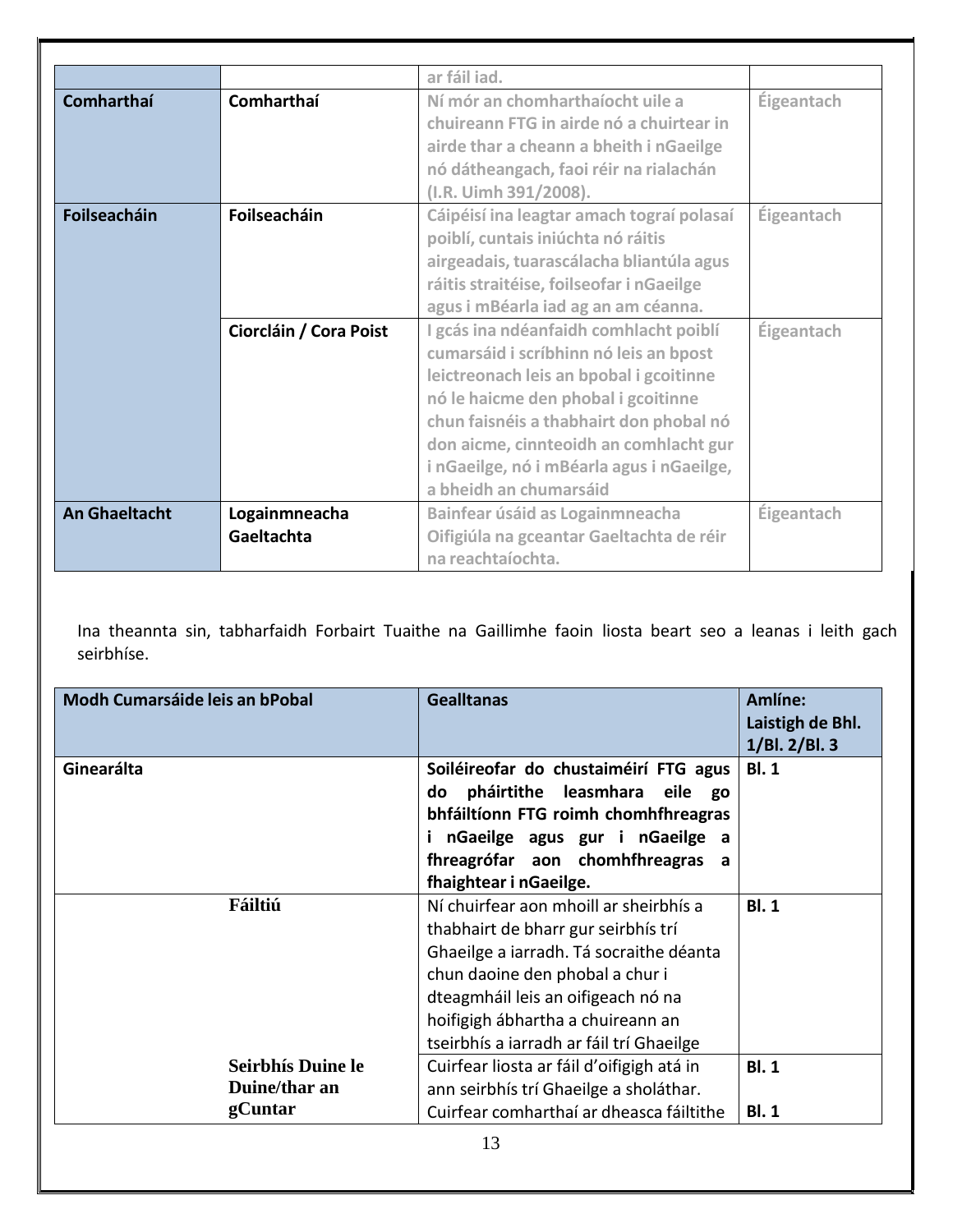| <b>Cumarsáid ó Bhéal</b> |                                             | ag fáiltiú roimh ghnó trí Ghaeilge.                                                                                                                                                                                                                                                                                                                                                                                                                                                                                                                                                                                                                                                                                                                                                                |                                                                                        |
|--------------------------|---------------------------------------------|----------------------------------------------------------------------------------------------------------------------------------------------------------------------------------------------------------------------------------------------------------------------------------------------------------------------------------------------------------------------------------------------------------------------------------------------------------------------------------------------------------------------------------------------------------------------------------------------------------------------------------------------------------------------------------------------------------------------------------------------------------------------------------------------------|----------------------------------------------------------------------------------------|
| / i Scríbhinn            | Lasc-chlár                                  | Tabharfaidh foireann an lasc-<br>chláir ainm an chomhlachta<br>phoiblí i nGaeilge agus i<br>mBéarla.<br>Fáilteofar roimh chustaiméirí i<br>nGaeilge sa chéad áit agus ansin<br>i mBéarla.<br>Cuirfear liosta cothrom le dáta<br>ar fáil d'fhoireann an lasc-chláir<br>de na hoifigigh atá in ann<br>seirbhís trí Ghaeilge a sholáthar.<br>Forbrófar nósanna<br>caighdeánacha maidir le plé go<br>héifeachtach le daoine a<br>ghlaonn isteach agus a<br>roghnaíonn gnó a dhéanamh trí<br>Ghaeilge, agus scaipfear na<br>nósanna caighdeánacha sin ar<br>fhoireann uile FTG.<br>Beidh teachtaireachtaí<br>dhátheangacha ag baill foirne<br>atá sásta seirbhís dhátheangach<br>a thabhairt.<br>Ní úsáidfear ach aistritheoirí<br>gairmiúla, cáilithe chun seirbhísí<br>aistriúcháin Gaeilge a chur ar | <b>BI.1</b><br><b>BI.1</b><br><b>BI.1</b><br><b>BI.1</b><br><b>BI.1</b><br><b>BI.1</b> |
|                          | Fógraí<br>Réamhthaifeadta ó<br><b>Bhéal</b> | fáil.                                                                                                                                                                                                                                                                                                                                                                                                                                                                                                                                                                                                                                                                                                                                                                                              | Ní bhaineann le<br>hábhar                                                              |
|                          | Fógraí Beo                                  |                                                                                                                                                                                                                                                                                                                                                                                                                                                                                                                                                                                                                                                                                                                                                                                                    | Ní bhaineann le<br>hábhar                                                              |
|                          | <b>Bileoga</b><br>Eolais/Bróisiúir          | Faoi láthair tá 50% den ábhar<br>dátheangach. Tá sé i gceist é sin a ardú<br>go 70%                                                                                                                                                                                                                                                                                                                                                                                                                                                                                                                                                                                                                                                                                                                | <b>Bl. 2</b>                                                                           |
|                          | <b>Foirmeacha Iarratais</b>                 | Baineann FTG úsáid as foirmeacha de<br>chuid Pobal.ie. Níl na foirmeacha sin ar<br>fáil go dátheangach cé go bhfuil sin<br>iarrtha ag FTG.<br>Faoi láthair tá 25% de na foirmeacha<br>(nach mbaineann le Pobal.ie) ar fáil sa<br>dá theanga. Ardófar an céatadán sin go<br>50%                                                                                                                                                                                                                                                                                                                                                                                                                                                                                                                     | BI.2                                                                                   |
|                          | Lógó                                        | Dearfar lógó dátheangach agus                                                                                                                                                                                                                                                                                                                                                                                                                                                                                                                                                                                                                                                                                                                                                                      | <b>BI.2</b>                                                                            |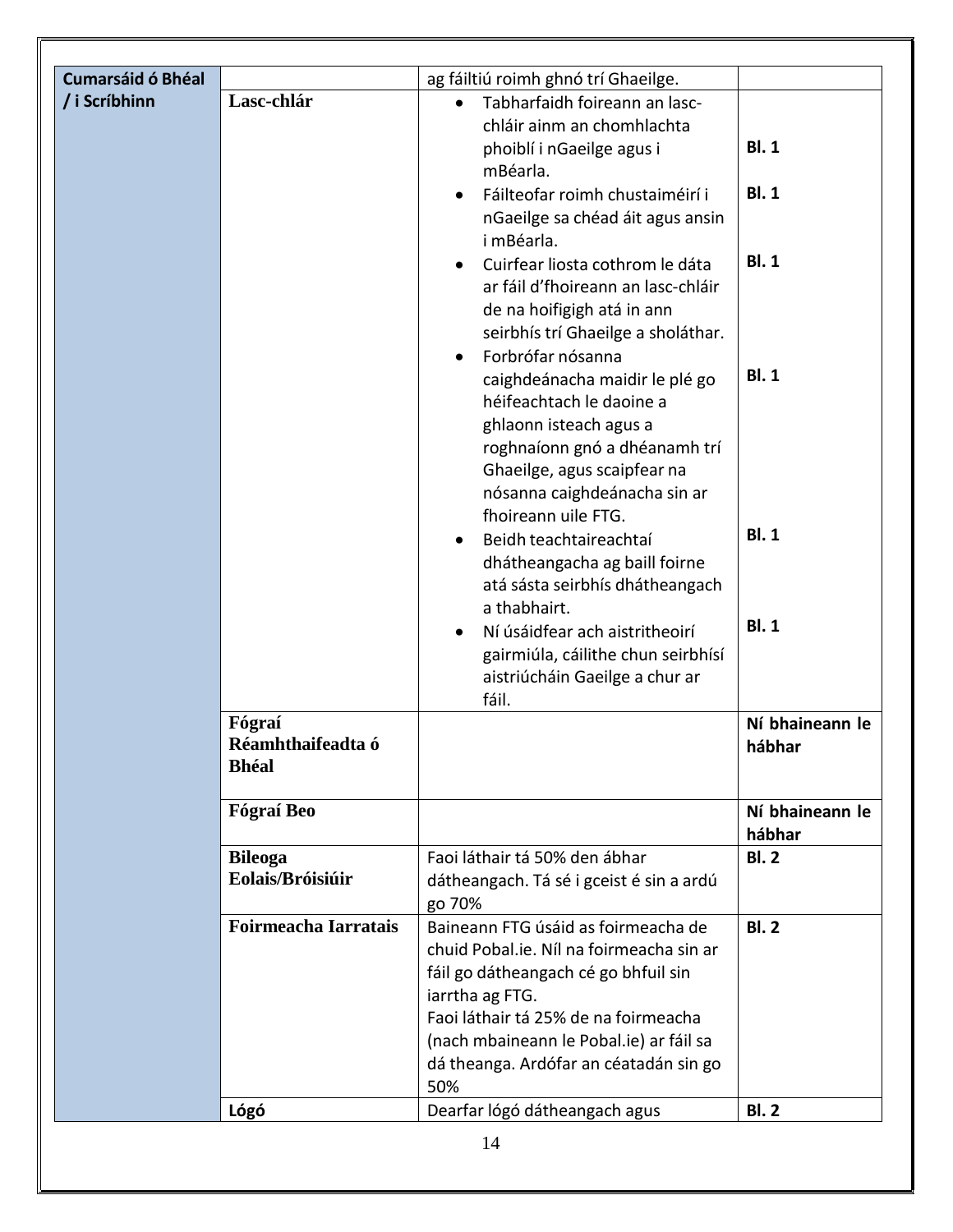|                                       |                          | bainfear úsáid as                                                                                                                                                                                                                                                                                    |                                           |
|---------------------------------------|--------------------------|------------------------------------------------------------------------------------------------------------------------------------------------------------------------------------------------------------------------------------------------------------------------------------------------------|-------------------------------------------|
| <b>Na Meáin</b>                       | Preasráitis              | Gach preasráiteas a bhaineann<br>٠<br>leis an nGaeltacht nó leis an<br>nGaeilge, is i nGaeilge nó go<br>dátheangach a bheidh é.<br>Eiseofar 20% de na preasráitis<br>sa dá theanga.                                                                                                                  | <b>BI.1</b><br><b>BI.3</b>                |
|                                       | Urlabhraithe na Meán     | • Cuirfear ball foirne ar fáil chun<br>dul i mbun plé leis na meáin<br>Ghaeilge.<br>Beidh ráiteas ina bhfáilteofar<br>roimh Ghaeilge mar chuid d'aon<br>fhógraíocht.                                                                                                                                 | <b>BI.1</b><br><b>BI.1</b>                |
|                                       | Óráidí                   | Úsáidfear roinnt Gaeilge in óráidí<br>Béarla.                                                                                                                                                                                                                                                        | <b>BI.1</b>                               |
|                                       | Ríomhphoist              | Cuirfear seoladh ríomhphoist<br>$\bullet$<br>sonrach d'iarratais i nGaeilge ar<br>fáil ar shuíomh FTG<br>Ábhar caighdeánach, ar nós<br>séanta, sna ríomhphoist, is sa dá<br>theanga a bheidh sé.<br>Sínithe leictreonacha na mball<br>foirne a bhfuil ar a gcumas<br>seirbhís trí Ghaeilge a chur ar | <b>BI.1</b><br><b>BI.1</b><br><b>BI.1</b> |
|                                       | Suíomhanna Gréasáin      | fáil, beidh téacs iontu ina<br>bhfáiltítear roimh ghnó trí<br>Ghaeilge<br>Beidh an t-ábhar buan ar<br>$\bullet$                                                                                                                                                                                      | <b>BI.1</b>                               |
| Teicneolaíocht na<br><b>Faisnéise</b> |                          | leathanach baile FTG<br>dátheangach (táthar ag súil go<br>dtabharfar an suíomh gréasáin<br>cothrom le dáta in 2021).<br>Cuirfear láithreacht na Gaeilge<br>san áireamh sa leagan nua den<br>suíomh.                                                                                                  | <b>BI.2</b>                               |
|                                       |                          | Úsáidfear na hainmneacha<br>fearainn GRD.IE agus FTG.IE.                                                                                                                                                                                                                                             |                                           |
|                                       | Córais<br>Ríomhaireachta | Beidh sé ar chumas aon chórais<br>$\bullet$<br>ríomhaireachta nua an Ghaeilge<br>a phróiseáil.                                                                                                                                                                                                       | <b>BI.1</b>                               |
|                                       | Na Meáin Shóisialta      | Ardófar an céatadán ábhair i<br>$\bullet$<br>nGaeilge ó 5%, mar atá faoi<br>láthair, go 15%.                                                                                                                                                                                                         | <b>BI.2</b>                               |
|                                       | <b>Cruinnithe</b>        | Na cruinnithe ina bhfuil an                                                                                                                                                                                                                                                                          | <b>BI.1</b>                               |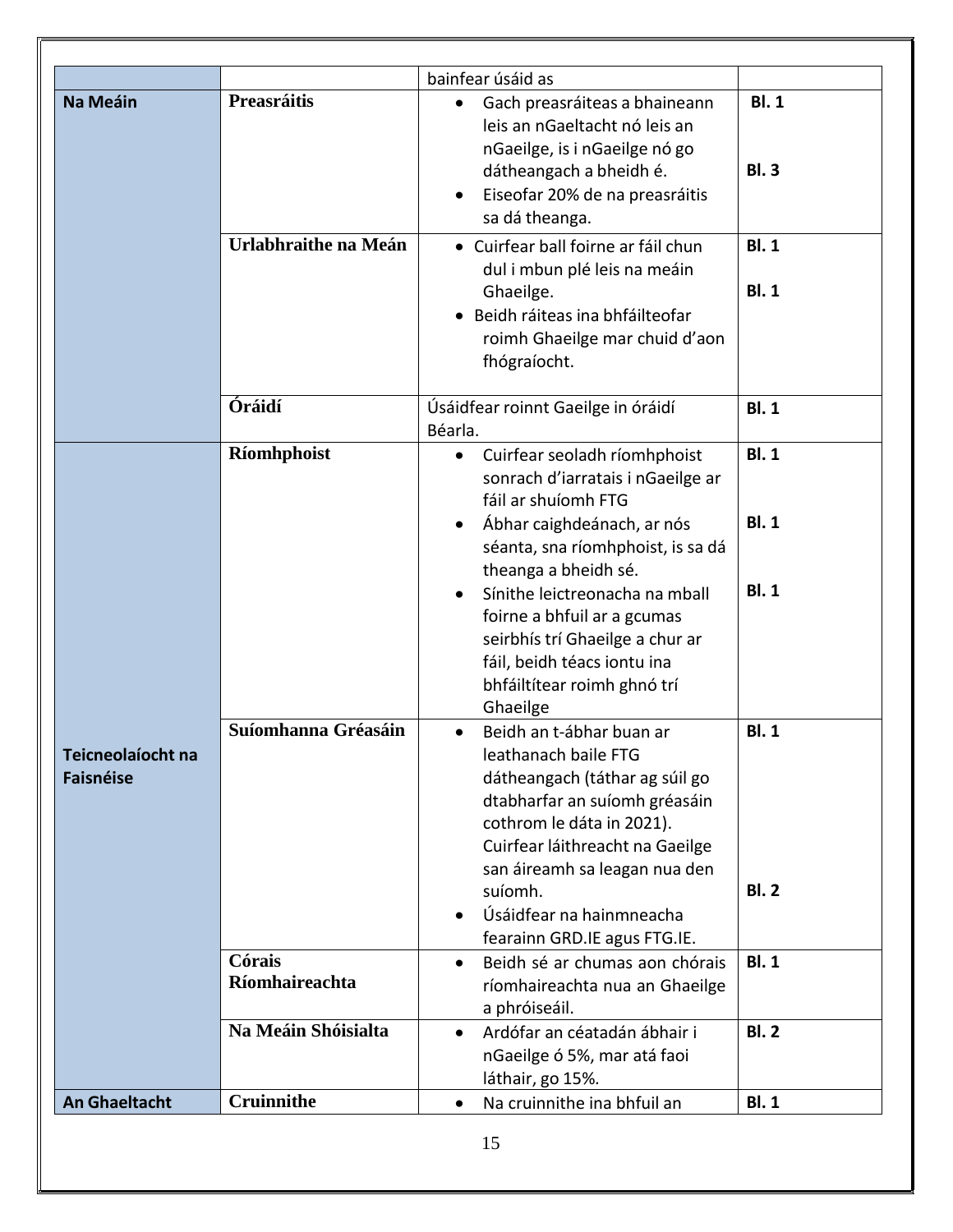|               | Ghaeilge mar ábhar, is go<br>dátheangach nó i nGaeilge a<br>reáchtálfar iad de réir mar a<br>fheileann.<br>I gcruinnithe a reáchtálfar taobh<br>$\bullet$<br>amuigh den Ghaeltacht,<br>cuimseofar roinnt Gaeilge ar<br>nós san fháilte agus sa<br>chlabhsúr. | <b>BI.1</b> |
|---------------|--------------------------------------------------------------------------------------------------------------------------------------------------------------------------------------------------------------------------------------------------------------|-------------|
| Logainmneacha | Cuirfear leaganacha oifigiúla na<br>٠<br>logainmneacha Gaeltachta ar<br>fáil do bhaill foirne FTG agus<br>tabharfar treoir dóibh na<br>leaganacha sin amháin a úsáid.                                                                                        | BI.1        |
| <b>Eile</b>   | Cuimsithe i gCaibidil 5 thíos.                                                                                                                                                                                                                               |             |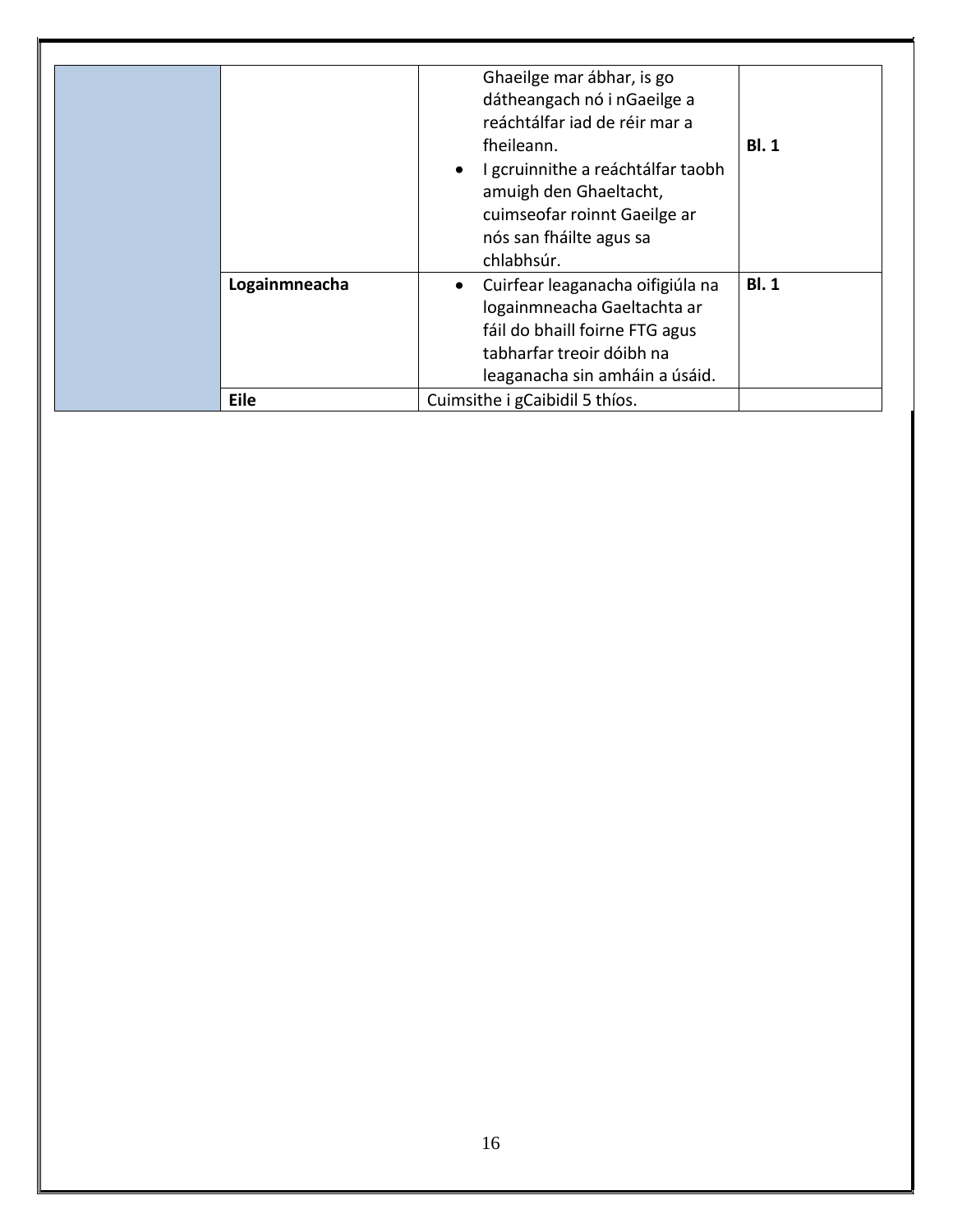## <span id="page-16-0"></span>**Caibidil 5: Feabhas a chur ar an Soláthar Seirbhísí i nGaeilge sa Ghaeltacht**

Feabhsófar an soláthar seirbhísí i gceantair Ghaeltachta agus féachfar chuige go ndéanfar teanga oibre den Ghaeilge in oifigí atá suite sa Ghaeltacht, faoi dháta áirithe.

Is í an Ghaeilge an teanga oibre a úsáideann oifig Ghaeltachta FTG i Ros Muc. Faoi láthair cuirtear seirbhísí SICAP ar fáil do dhaoine aonair agus do ghrúpaí pobail áitiúla trí mheán na Gaeilge.

#### **Gealltanais i gCeantair Ghaeltachta**

| Cur síos ar na seirbhísí sa<br>Ghaeltacht | <b>Gealltanas</b>                                                                                                                                                                                                                                | <b>Amlíne</b><br>Laistigh de Bhl.<br>1/BI. 2/BI. 3 |
|-------------------------------------------|--------------------------------------------------------------------------------------------------------------------------------------------------------------------------------------------------------------------------------------------------|----------------------------------------------------|
| Fáiltiú                                   | Cuirfear fáilte roimh chustaiméirí i nGaeilge sa<br>chéad áit agus i mBéarla (más gá). Sin mar a<br>dhéantar faoi láthair.                                                                                                                       | Mar atá faoi<br>láthair agus mar<br>a bheidh       |
| <b>Teileafón</b>                          | Is i nGaeilge a bhfreagrófar glaonna.<br>$\bullet$<br>Beidh teachtaireachtaí réamh-thaifeadta<br>na foirne i nGaeilge nó beidh siad<br>dhátheangach agus an Ghaeilge ar dtús                                                                     | Mar atá faoi<br>láthair agus mar<br>a bheidh       |
| Foirmeacha Iarratais                      | Beidh foirmeacha i nGaeilge nó cinn<br>$\bullet$<br>dhátheangacha ar fáil do chustaiméirí.<br>Tabhair faoi deara le do thoil an fhadhb<br>thuasluaite le foirmeacha de chuid<br>pobal.ie.                                                        | <b>BI.3</b>                                        |
| <b>Bileoga Eolais/Bróisiúir</b>           | Gach bileog agus bróisiúr de chuid SICAP a<br>$\bullet$<br>úsáideann FTG, beidh siad ar fáil go<br>dátheangach.                                                                                                                                  | <b>BI.2</b>                                        |
| <b>Cumarsáid i Scríbhinn</b>              | Is i nGaeilge, nó go dátheangach leis an<br>$\bullet$<br>nGaeilge ar dtús, a dhéanfar aon<br>chumarsáid i scríbhinn le muintir na<br>Gaeltachta<br>Cuirfear córas i bhfeidhm sa chaoi is gur i<br>nGaeilge amháin a bheidh aon chumarsáid        | <b>BI.1</b><br>BI.1                                |
| <b>Preasráitis</b>                        | le muintir na Gaeltachta más é sin a dtoil.<br>Is i nGaeilge a eiseofar aon phreasráiteas a<br>$\bullet$<br>bhaineann leis an nGaeltacht nó go<br>dátheangach leis an nGaeilge ar dtús.                                                          | <b>BI.1</b>                                        |
| Na Meáin                                  | Cuirfear urlabhraí le Gaeilge ar fáil chun<br>$\bullet$<br>dul i mbun plé leis na meáin Ghaeilge.<br>Tabharfar poiblíocht i nGaeilge go rialta do<br>na seirbhísí agus na tacaíochtaí a<br>chuireann FTG ar fáil ar ardáin na meán<br>sóisialta. | <b>BI.1</b><br><b>BI.1</b>                         |
| <b>Cruinnithe</b>                         | Is í an Ghaeilge gnáth-theanga na<br>$\bullet$<br>17                                                                                                                                                                                             | <b>BI.1</b>                                        |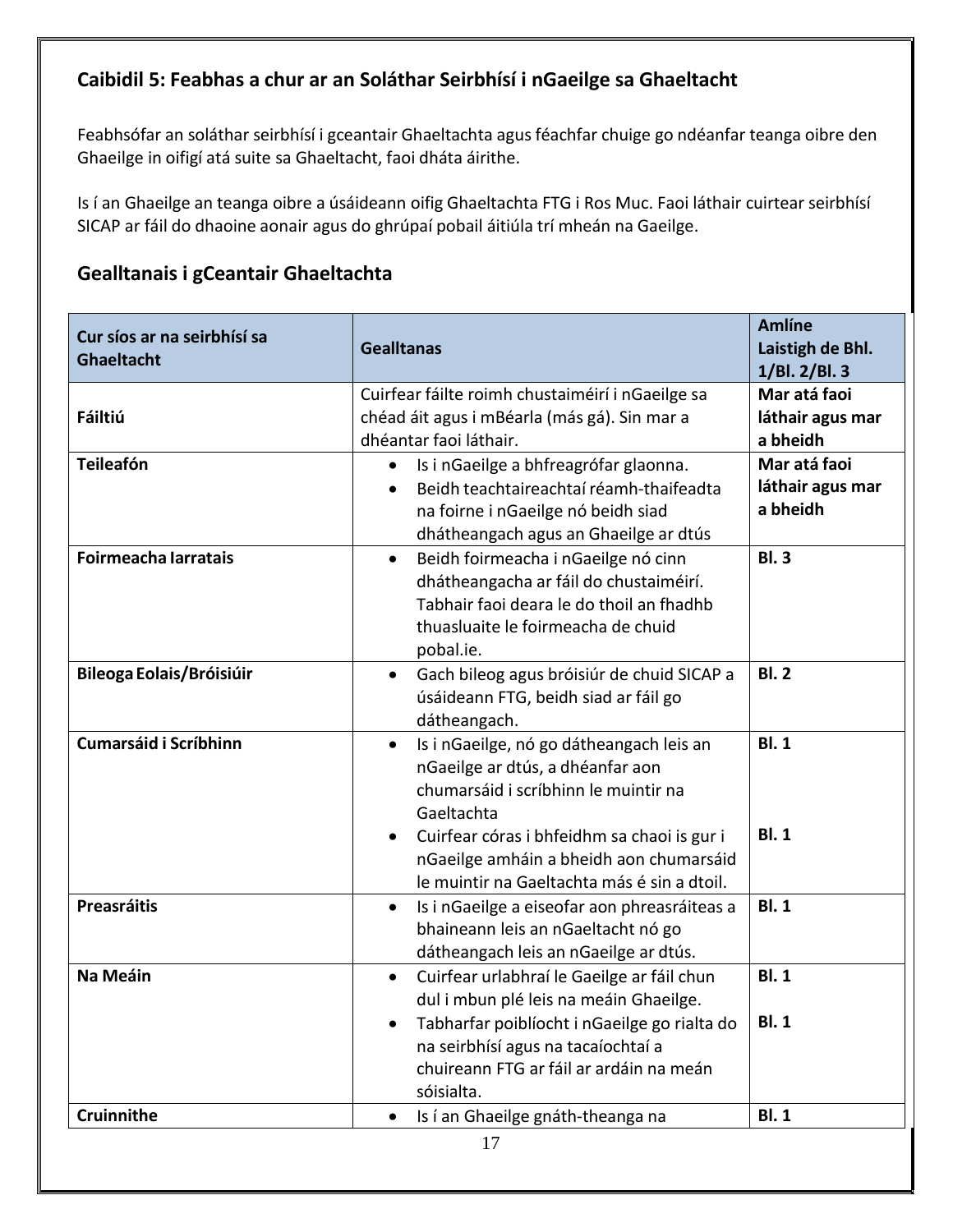| Leanfar le húsáid na Gaeilge mar theanga oibre na hoifige i Ros Muc.         | Leanúnach   |
|------------------------------------------------------------------------------|-------------|
| gach iarracht cainteoirí feiliúnacha a<br>aimsiú a bhfuil Gaeilge acu.       |             |
| seachtracha a bheith ag cruinnithe a<br>eagraíonn FTG sa Ghaeltacht, déanfar |             |
| phríomhtheanga na gcruinnithe.<br>· Nuair is gá cainteoirí nó saineolaithe   | <b>BI.1</b> |
| Ghaeilge ach cloífear leis an nGaeilge mar                                   |             |
| nGaeltacht.<br>• Éascófar rannpháirtíocht daoine gan                         | BI.1        |
| gcruinnithe a eagraíonn FTG sa                                               |             |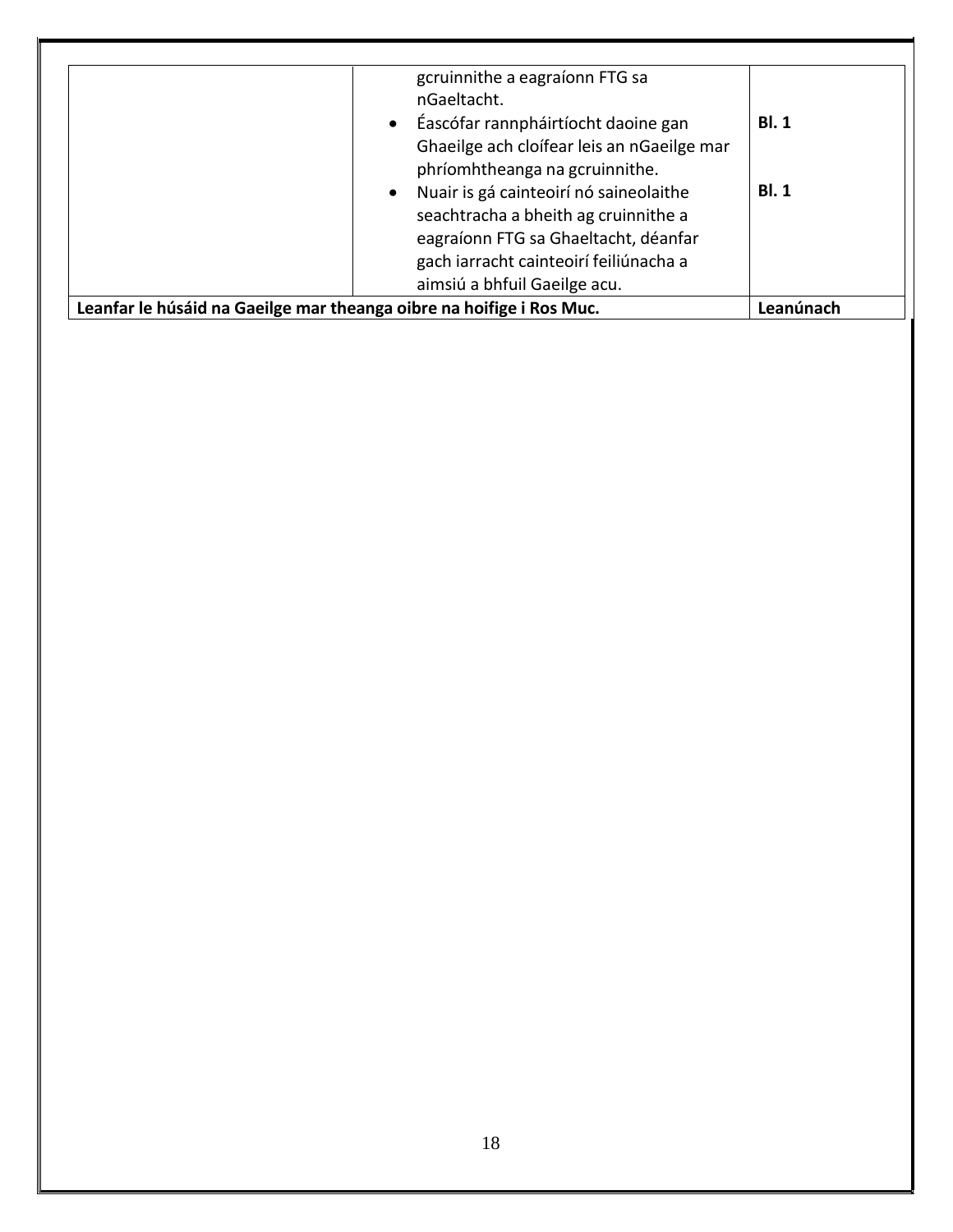## <span id="page-18-0"></span>**Caibidil 6: Feabhas a chur ar an Inniúlacht sa Ghaeilge**

#### <span id="page-18-1"></span>**6.1 Earcaíocht**

Is é earcú ball foirne ag a bhfuil scileanna cumasacha Gaeilge i ngach réimse den obair a dhéanann Forbairt Tuaithe na Gaillimhe an príomhbhealach a bheidh ann chun barr feabhais a chur ar an bhfáil atá ar sheirbhísí trí Ghaeilge. Beidh aird ag ár bpolasaí earcaíochta, atá faoi réir an chreata nósanna imeachta comhaontaithe náisiúnta i leith na hearcaíochta, ar an ngá atá ann inniúlacht sa Ghaeilge a fheabhsú ar bhonn céimnithe.

#### <span id="page-18-2"></span>**6.2 Oiliúint agus Forbairt**

Tá Forbairt Tuaithe na Gaillimhe meáite ar dheiseanna a chur ar fáil don fhoireann chun freastal ar chúrsaí oiliúna Gaeilge atá creidiúnaithe go cuí, de réir ár n-acmhainní. Cuirfear gach ball foirne ar an eolas faoi áiseanna agus deiseanna chun a n-inniúlacht sa Ghaeilge a fheabhsú.

|                                     |                                                                                                         | <b>Gealltanas</b>                                                                                                                                                                                                                                                                                                                                                                                                      | <b>Amlíne</b><br>Laistigh de<br>Bhl. 1/Bl. 2/Bl.<br>$\overline{\mathbf{3}}$ |
|-------------------------------------|---------------------------------------------------------------------------------------------------------|------------------------------------------------------------------------------------------------------------------------------------------------------------------------------------------------------------------------------------------------------------------------------------------------------------------------------------------------------------------------------------------------------------------------|-----------------------------------------------------------------------------|
|                                     | Earcaíocht                                                                                              | Cuimseofar cóip den Scéim Teanga<br>aontaithe i bpacáiste ionduchtúcháin<br>na mball foirne nua                                                                                                                                                                                                                                                                                                                        | <b>BI.1</b>                                                                 |
|                                     | Oiliúint                                                                                                | Cuimseofar eolas faoin Scéim<br>$\bullet$<br>Teanga aontaithe san oiliúint a<br>chuirfear ar bhaill foirne nua.<br>Cuimseofar eolas faoin Scéim<br>Teanga aontaithe in aon oiliúint<br>chuí a chuirfear ar bhaill foirne<br>atá ann faoi láthair.                                                                                                                                                                      | <b>BI.1</b><br>BI.1                                                         |
| <b>Feabhas ar chumas</b><br>Gaeilge | Rannpháirtíocht i<br>ngníomhaíochtaí chun<br>an teanga a chur chun<br>cinn/ Acmhainní a chur<br>ar fáil | Spreagfar baill foirne chun páirt<br>a ghlacadh in imeachtaí<br>cultúrtha. Leagfar béim faoi<br>leith ar úsáid na Gaeilge a<br>spreagadh i rith Sheachtain na<br>Gaeilge $(1 - 17 \text{ Márta})$<br>Beidh an fhoireann ar an eolas<br>faoin gcoincheap faoina<br>ndéantar seirbhís<br>réamhghníomhach i nGaeilge a<br>thairiscint nuair is féidir é.<br>Éascófar don rochtain ar eolas<br>faoi áiseanna teanga.<br>19 | BI.1<br><b>BI.1</b><br><b>BI.1</b>                                          |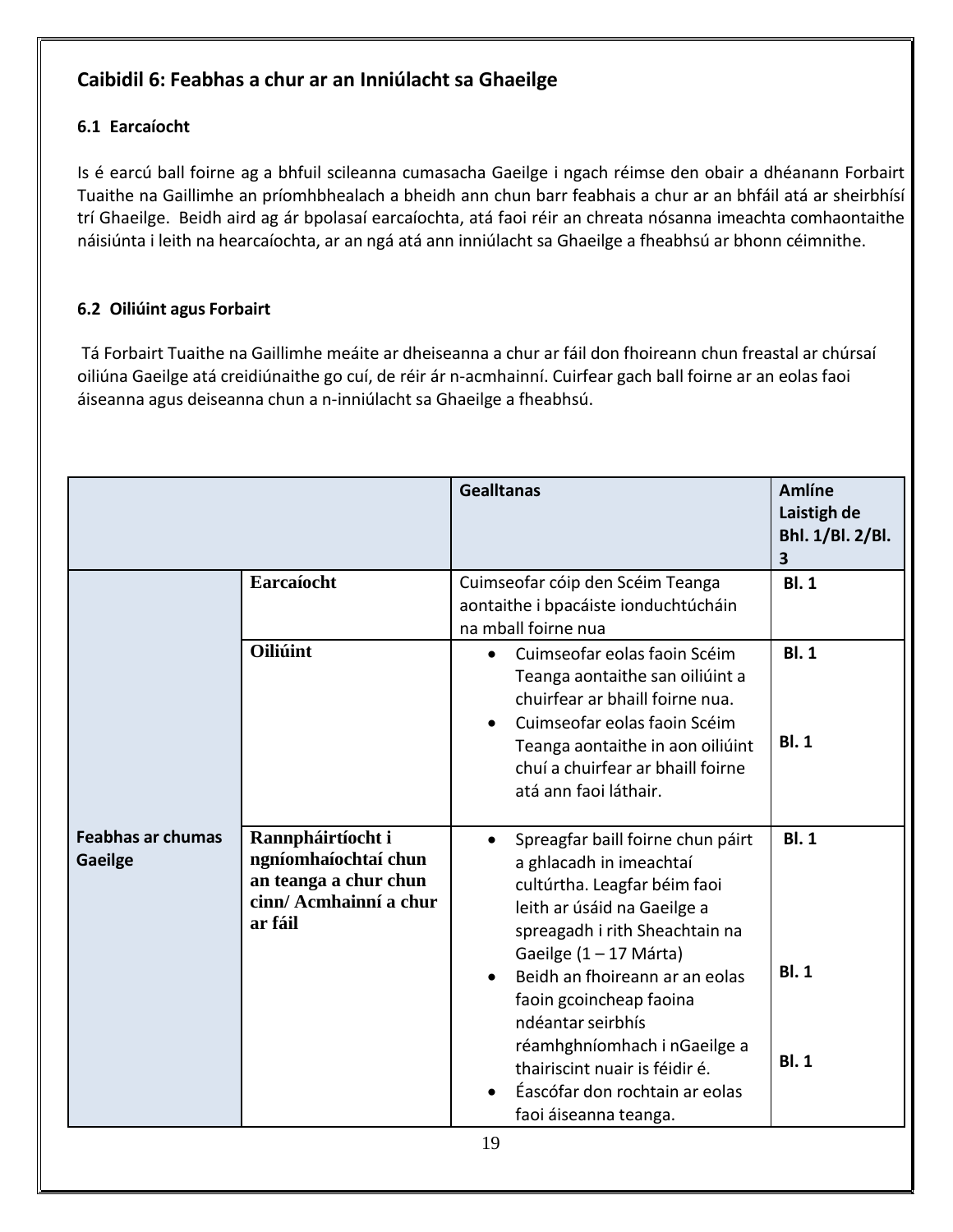|  | $\bullet$ | Más ann don éileamh, éascóidh   Bl. 2<br>FTG ranganna Gaeilge do bhaill<br>foirne |  |
|--|-----------|-----------------------------------------------------------------------------------|--|
|  |           |                                                                                   |  |

#### <span id="page-19-0"></span>**6.3 Poist Shainithe Ghaeilge**

Tá na poist sa liosta thíos sainithe mar chinn a mbaineann riachtanas inniúlachta Gaeilge leo. Tá sé i gceist go mbeidh caighdeáin shonraithe chreidiúnaithe sa Ghaeilge bainte amach ag na daoine atá ag gabháil do na poist seo i gcomhréir le cúraimí an phoist. Nuair a bhí na poist seo á sainiú, tugadh aird ar leith ar phoist atá lonnaithe i gceantair Ghaeltachta agus ar phoist atá lonnaithe i gceantair lasmuigh den Ghaeltacht ach ar pobail Ghaeltachta agus/nó Ghaeilge mórán dá mbonn custaiméirí.

| <b>Teideal an Phoist</b>                                  | Láthair        | An pobal Gaeltachta/Gaeilge ar a<br>bhfuiltear ag freastal          | Léiriú ar an gcaighdeán<br>Gaeilge atá ag teastáil<br>(roghnaigh ceann:<br>bunleibhéal, meánleibhéal<br>nó ardleibhéal) |
|-----------------------------------------------------------|----------------|---------------------------------------------------------------------|-------------------------------------------------------------------------------------------------------------------------|
| Riarthóir Oifige                                          | <b>Ros Muc</b> | Muintir Ghaeltacht na Gaillimhe<br>agus na n-oileán amach ón gcósta | Líofa                                                                                                                   |
| Oifigeach<br>Forbartha,<br>Conamara                       | Ros Muc        | Muintir Ghaeltacht na Gaillimhe<br>agus na n-oileán amach ón gcósta | Líofa                                                                                                                   |
| Oifigeach<br>Forbartha agus<br>Fiontraíochta,<br>Conamara | Ros Muc        | Muintir Ghaeltacht na Gaillimhe<br>agus na n-oileán amach ón gcósta | Líofa                                                                                                                   |
| Oifigeach<br>Forbartha Pobail,<br>Conamara                | <b>Ros Muc</b> | Muintir Ghaeltacht na Gaillimhe<br>agus na n-oileán amach ón gcósta | Líofa                                                                                                                   |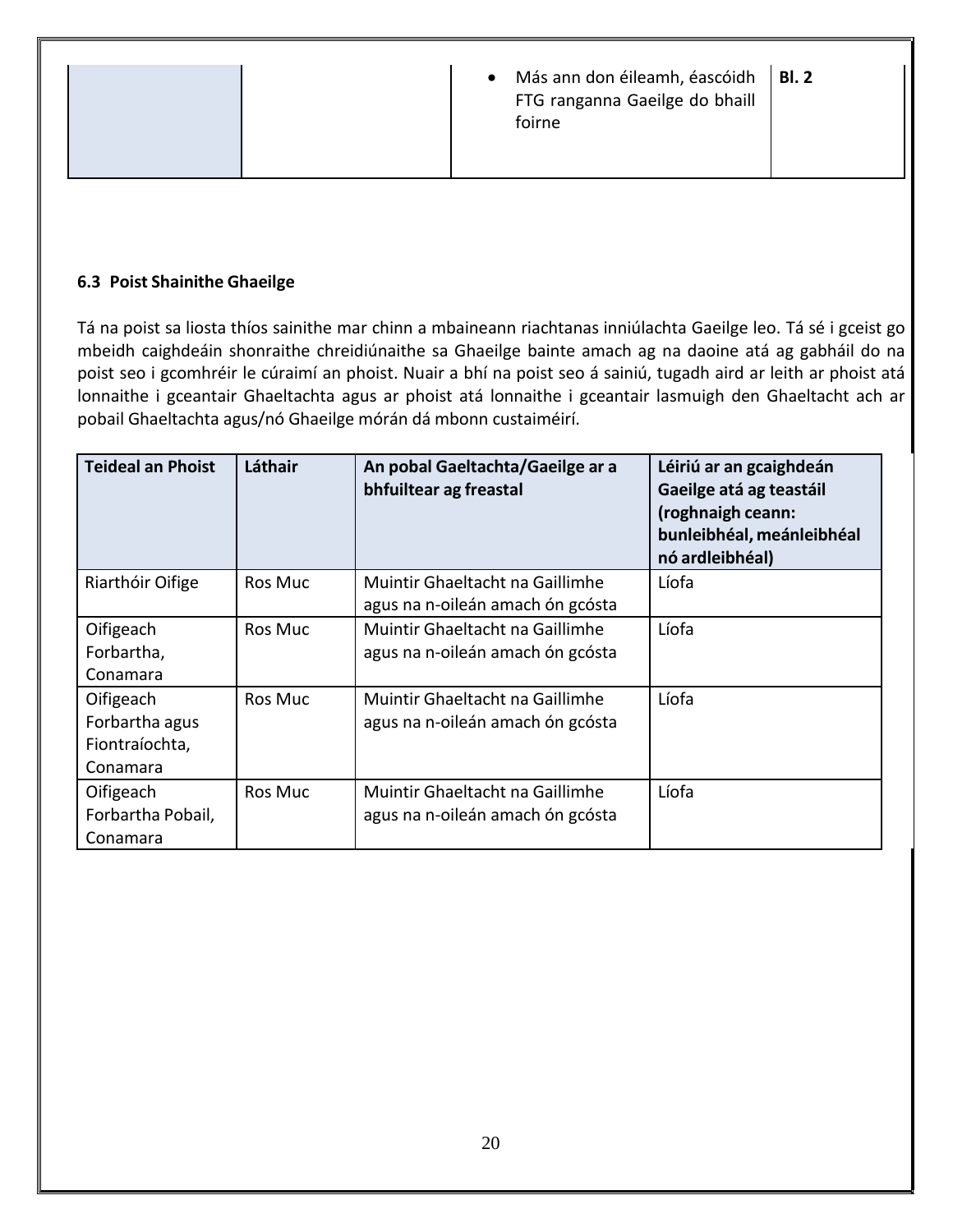#### <span id="page-20-0"></span>**Caibidil 7: Monatóireacht agus Athbhreithniú**

Déanfaidh Forbairt Tuaithe na Gaillimhe monatóireacht agus athbhreithniú ar an scéim ar bhonn rialta. Is é Steve Dolan (an Príomhoifigeach Feidhmiúcháin) a dhéanfaidh an mhonatóireacht rialta sin. Is í Gearóidín Uí Chualáin an teagmhálaí i leith na scéime.

Beidh córas foirmiúil ar fáil chun monatóireacht a dhéanamh ar iarratais ar sheirbhísí i nGaeilge agus tabharfar cuntas air sin inár dTuarascáil Bhliantúil.

#### <span id="page-20-1"></span>**Caibidil 8: Poibliú na Scéime Comhaontaithe**

Déanfar poibliú inmheánach agus seachtrach ar an scéim seo trí phreasráiteas i dtosach báire, nuair a ghlacfar leis an scéim. Cuirfimid leagan dátheangach den scéim ar fáil ar ár suíomh gréasáin agus cuirfear ar fáil í do gach duine den fhoireann agus do na gníomhaireachtaí cuí. Cuirfear béim faoi leith ar phoibliú na scéime sna pobail Ghaeltachta agus i mBaile Locha Riach, an baile Líonra Gaeltachta oifigiúil i gContae na Gaillimhe.

Ina theannta sin, tapóimid gach deis san idirghníomhú laethúil a dhéanaimid le custaiméirí chun na seirbhísí a chuirimid ar fáil i nGaeilge a chur chun cinn agus a phoibliú ar na bealaí seo a leanas:

- custaiméirí a chur ar an eolas go díreach, ar bhealach réamhghníomhach, maidir leis an rogha atá acu gnó a dhéanamh linn i nGaeilge, mar shampla, trí fhógraí a chur ar taispeáint ag an bhfáiltiú a luann na seirbhísí Gaeilge atá ar fáil;
- liosta de na seirbhísí sin a bheith in áit fheiceálach ar an suíomh gréasáin;
- cuirfimid in iúl ar threoirlínte, bileoga eolais agus foirmeacha iarratais ar leith go bhfuil na cáipéisí sin ar fáil i nGaeilge freisin, mura bhfuil siad ar fáil go dátheangach;
- féachfaimid chuige gur chomh feiceálach céanna a bheidh ábhair i nGaeilge agus ábhair i mBéarla.

Cuirfear cóip den scéim chomhaontaithe ar aghaidh chuig Oifig an Choimisinéara Teanga.